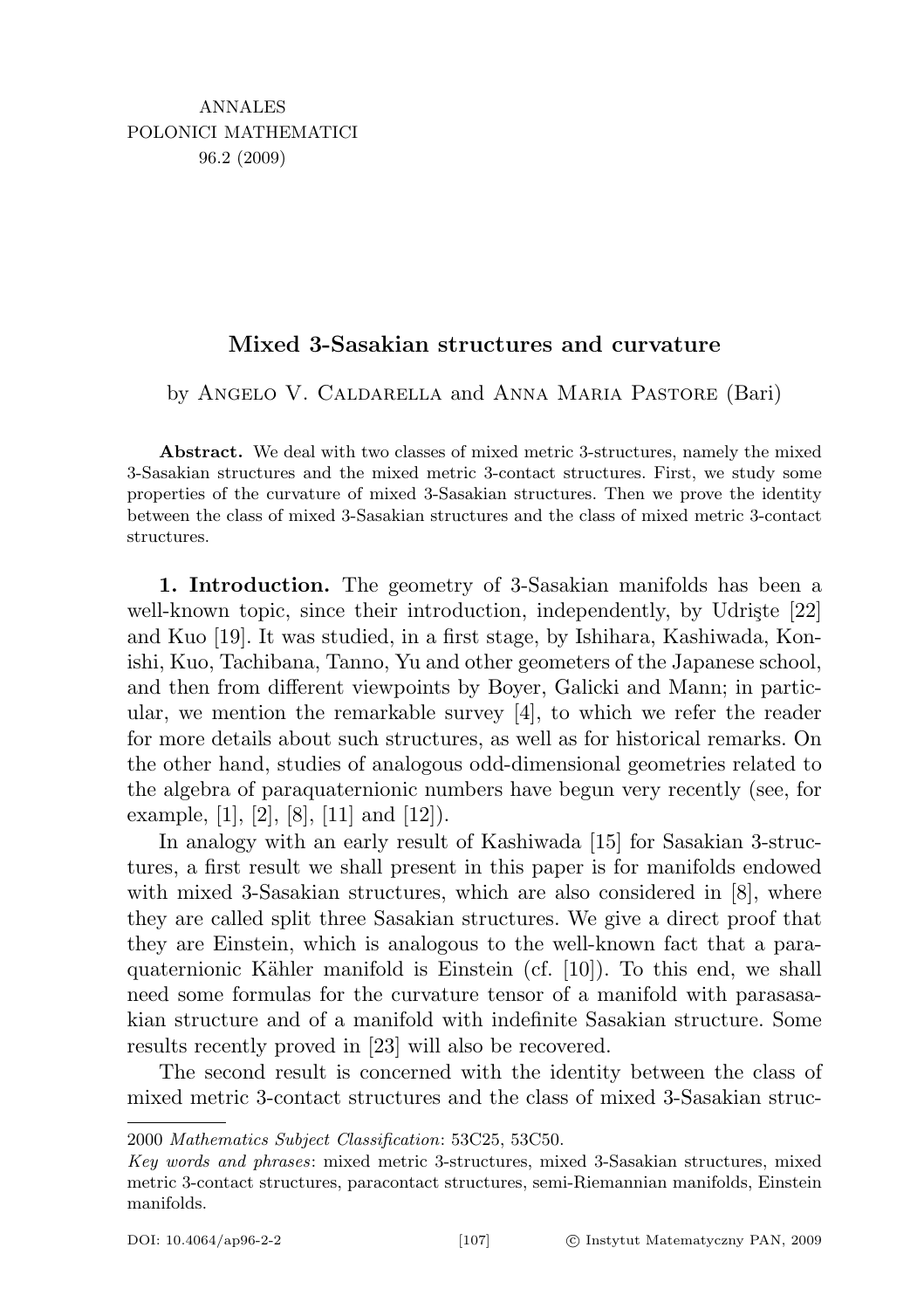tures (see Kashiwada [17] for the case of 3-contact metric manifolds). It is based on an extension of Kashiwada's generalization of a lemma of Hitchin (cf. [16]) to the almost hyper parahermitian case.

The content of the paper is now briefly described.

In Section 2 we give some fundamental definitions and facts about paracontact metric structures (cf. [9], [23]), which together with the notion of indefinite almost contact metric structure ([5]) are at the root of the notion of mixed metric 3-structure. We also recall a few definitions concerning almost hyper parahermitian structures. In Section 3, after introducing the notion of  $[r]$ -Sasakian structure,  $r = \pm 1$ , to mean an indefinite Sasakian structure for  $r = +1$ , and a parasasakian structure for  $r = -1$ , we consider some preliminary issues, needed to state, in Section 4, the result concerning the mixed 3-Sasakian manifolds. Finally, Section 5 is devoted to proving that a mixed metric 3-contact structure is in fact a mixed 3-Sasakian structure.

All manifolds and tensor fields are assumed to be smooth.

2. Preliminaries. We recall a few definitions about paracomplex and hyper paracomplex structures. For more details we refer the reader to [7] and [13].

DEFINITION 2.1. An almost product structure on a manifold  $M$  is a  $(1, 1)$ -type tensor field  $F \neq \pm I$  satisfying  $F^2 = I$ ; the pair  $(M, F)$  is then said to be an *almost product manifold*.

On an almost product manifold  $(M, F)$  we have  $TM = T^+M \oplus T^-M$ , where  $T^+M$  and  $T^-M$  are the eigensubbundles associated to the eigenvalues +1 and  $-1$  of F.  $(M, F)$  is called an *almost paracomplex manifold* if rank $(T^+M)$  = rank $(T^-M)$ . Finally, an almost product (resp. almost paracomplex) manifold  $(M, F)$  is called a *product* (resp. *paracomplex*) manifold if  $N_F = 0$ ,  $N_F$  being the Nijenhuis tensor field of the structure F. Any (almost) paracomplex manifold has even dimension.

An (almost) paracomplex manifold  $(M, F)$  is called (almost) parahermitian if there exists a metric tensor g compatible with  $F$ , i.e. such that  $g(FX, Y) + g(X, FY) = 0$  for any  $X, Y \in \Gamma(TM)$ . Such a metric is necessarily semi-Riemannian, with neutral signature.

DEFINITION 2.2. An almost hyper parahermitian structure on a manifold M is a triple  $(J_1, J_2, J_3)$  of  $(1, 1)$ -type tensor fields, together with a semi-Riemannian metric g satisfying:

- (i)  $(J_a)^2 = -\tau_a I$  for any  $a \in \{1, 2, 3\},\$
- (ii)  $J_a J_b = \tau_c J_c = -J_b J_a$  for any cyclic permutation  $(a, b, c)$  of  $(1, 2, 3)$ ,
- (iii)  $g(J_aX, Y) + g(X, J_aY) = 0$  for any  $a \in \{1, 2, 3\}$  and  $X, Y \in \Gamma(TM)$ ,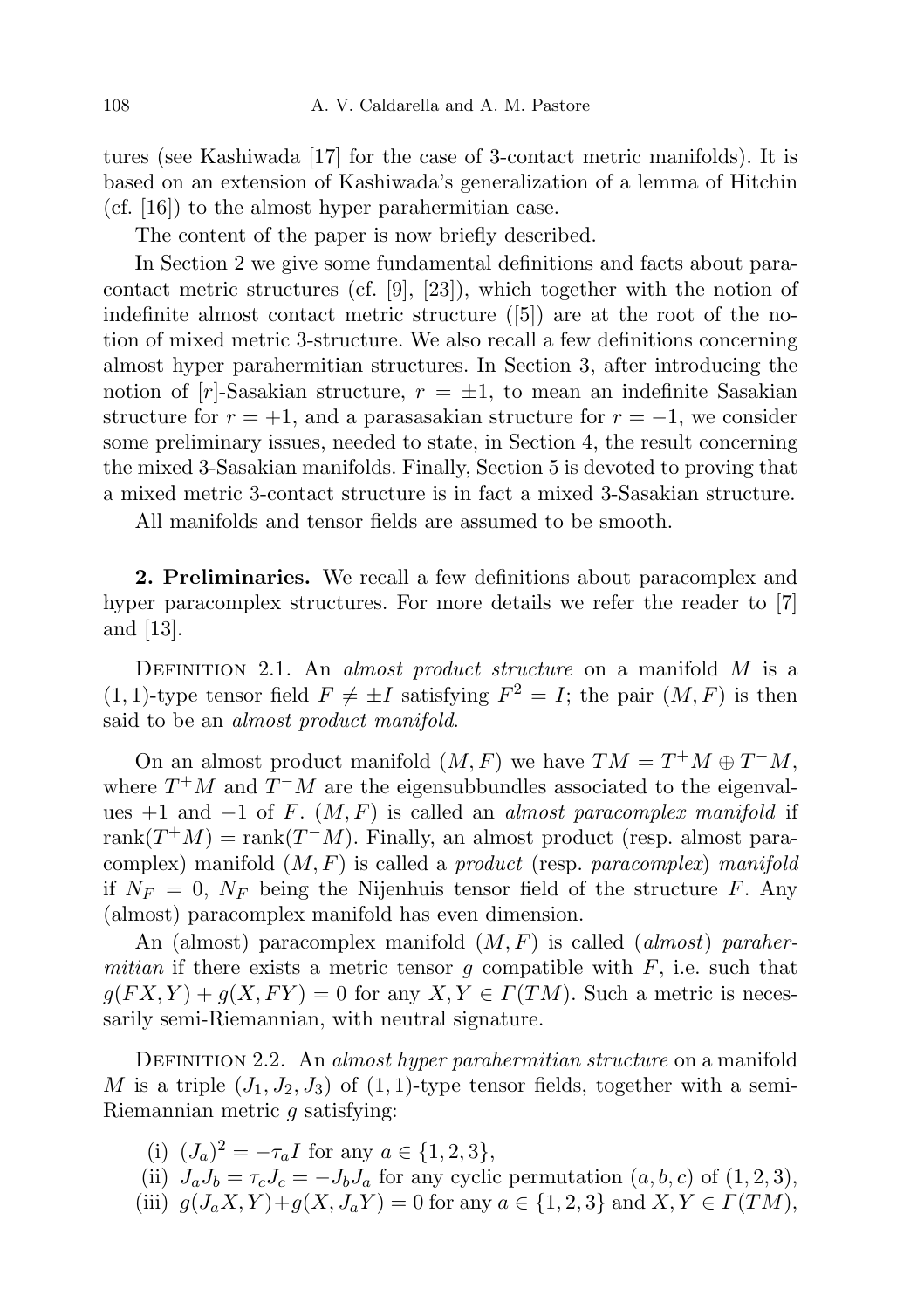where  $\tau_1 = -1$ ,  $\tau_2 = -1$  and  $\tau_3 = +1$ . Then  $(M, J_1, J_2, J_3, g)$  will be said to be an almost hyper parahermitian manifold.

Such a manifold has dimension divisible by four and the metric has neutral signature. An almost hyper parahermitian structure on a manifold M will be called *hyper parahermitian* if for any  $a \in \{1, 2, 3\}$ , the Nijenhuis tensor field  $N_a$  vanishes, that is, each structure  $J_a$  is integrable. Then M will be called a hyper parahermitian manifold. An almost hyper parahermitian manifold is hyper parahermitian if and only if at least two of the Nijenhuis tensor fields vanish (cf. [13]).

DEFINITION 2.3. Let  $M$  be a manifold. An *almost paracontact structure* on M is a triple  $(\varphi, \xi, \eta)$ , where  $\varphi \in \mathfrak{T}_1^1(M)$ ,  $\xi \in \Gamma(TM)$  and  $\eta \in \bigwedge^1(M)$ , satisfying  $\varphi^2 = I - \eta \otimes \xi$  and  $\eta(\xi) = 1$ . Then M is said to be an almost paracontact manifold, denoted by  $(M, \varphi, \xi, \eta)$ . An almost paracontact structure  $(\varphi, \xi, \eta)$  will be called *normal* if  $N_{\varphi} = 2d\eta \otimes \xi$ ,  $N_{\varphi}$  being the Nijenhuis tensor field of  $\varphi$ .

Almost paracontact structures were originally introduced by I. Satō in [20] and [21], where he also studied the properties of manifolds endowed with such structures and with a Riemannian metric satisfying suitable compatibility conditions. Moreover, one may find similar definitions in [14] and [23], where the further condition that the restriction  $\varphi|_{\text{Im}(\varphi)}$  is an almost paracomplex structure on the distribution  $\text{Im}(\varphi)$  is required. The notion of normality for an almost paracontact structure is defined, as in the classical almost contact case (cf. [3]), through the integrability of the almost product structure F canonically induced on the manifold  $M \times \mathbb{R}$ , defined by  $F(X, f\frac{d}{dt}) := (\varphi X + f\xi, \eta(X)\frac{d}{dt})$  (cf. [14], [23]).

Other properties of almost paracontact manifolds  $(M, \varphi, \xi, \eta)$ , which are immediate consequences of the above definition, are  $\varphi(\xi) = 0$ ,  $\eta \circ \varphi = 0$ ,  $\ker(\varphi) = \text{Span}(\xi)$ ,  $\ker(\eta) = \text{Im}(\varphi)$  and  $TM = \text{Im}(\varphi) \oplus \text{Span}(\xi)$ .

Endowing an almost paracontact manifold with a metric tensor field and considering a suitable compatibility condition, we obtain the notion of almost paracontact metric manifold.

DEFINITION 2.4 ([23]). Let  $(M, \varphi, \xi, \eta)$  be an almost paracontact manifold and g a metric tensor field on  $M$ , that is, a symmetric, nondegenerate  $(0, 2)$ -type tensor field on M. Then g is said to be *compatible* with the structure  $(\varphi, \xi, \eta)$  if

$$
g(\varphi X, \varphi Y) = -g(X, Y) + \varepsilon \eta(X)\eta(Y)
$$

for any  $X, Y \in \Gamma(TM)$ , with  $\varepsilon = \pm 1$  according as  $\xi$  is spacelike or timelike. Then  $(\varphi, \xi, \eta, g)$  is said to be an *almost paracontact metric structure*. We shall call the structure *positive* or *negative* according as  $\varepsilon = +1$  or  $\varepsilon = -1$ .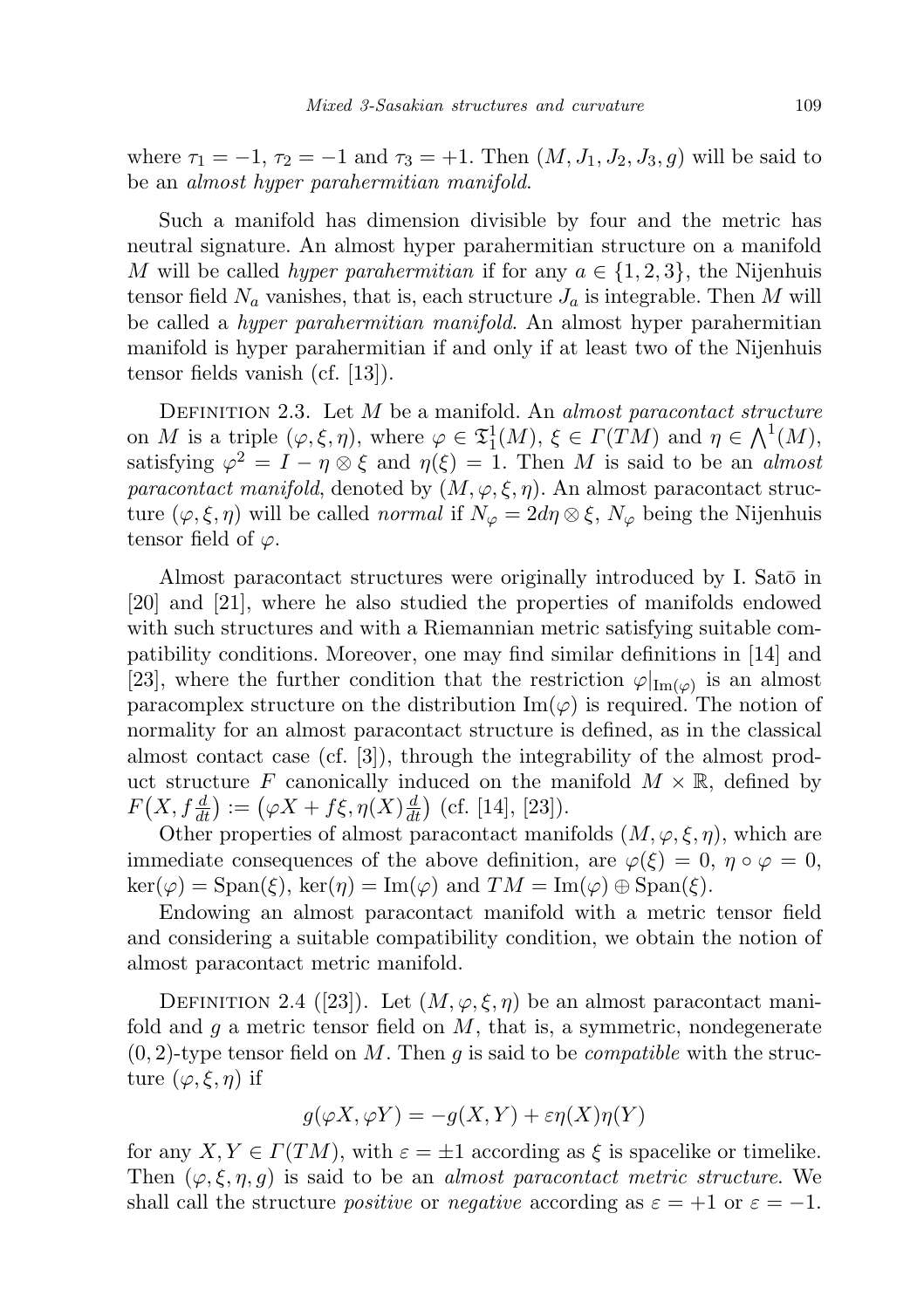Then  $(M, \varphi, \xi, \eta, q)$  will be called an *almost paracontact metric manifold*. Such a structure  $(\varphi, \xi, \eta, g)$  will be called *normal* if  $N_{\varphi} = 2d\eta \otimes \xi$ .

In [9], the author refers to the same kind of structure called almost paracontact hyperbolic metric structure.

As a consequence of the above definition, for an almost paracontact metric manifold  $(M, \varphi, \xi, \eta, g)$ , the pair  $(F, g)$ , where  $F := \varphi|_{\text{Im}(\varphi)}$ , is an almost parahermitian structure on the distribution  $\text{Im}(\varphi)$ . Hence  $\text{rank}(\text{Im}(\varphi))$  = 2m and dim(M) = 2m + 1. Furthermore, the signature of g on  $\text{Im}(\varphi)$  is  $(m, m)$ , where we put first the minus signs, and the signature of g on TM is  $(m, m+1)$  or  $(m+1, m)$  according as  $\xi$  is spacelike (the structure is positive) or timelike (the structure is negative). It follows that  $g$  is a Lorentzian metric only if  $m = 1$  and  $\dim(M) = 3$ .

We know that TM is the orthogonal direct sum of  $\text{Im}(\varphi)$  and  $\text{Span}(\xi)$ , and finally that  $\eta(X) = \varepsilon g(X, \xi)$  and  $g(\varphi X, Y) + g(X, \varphi Y) = 0$  for any  $X, Y \in \Gamma(TM)$ .

Particular classes of almost paracontact metric structures are defined as follows.

DEFINITION 2.5 ([9], [23]). Let  $(M, \varphi, \xi, \eta, g)$  be an almost paracontact metric manifold. Then it is said to be a

- (i) paracontact metric manifold if  $d\eta = \Phi$ ;
- (ii) parasasakian manifold if  $d\eta = \Phi$  and the structure is normal;
- (iii) para-K-contact manifold if  $d\eta = \Phi$  and  $\xi$  is a Killing vector field,

where  $\Phi(X, Y) := g(X, \varphi Y)$  is the fundamental 2-form associated with the almost paracontact metric structure.

Furthermore, we recall the following result.

PROPOSITION 2.6. Let  $(M, \varphi, \xi, \eta, g)$  be an almost paracontact metric manifold. Then it is a parasasakian manifold if and only if

$$
(\nabla_X \varphi)(Y) = -g(X, Y)\xi + \varepsilon \eta(Y)X
$$

for any  $X, Y \in \Gamma(TM)$ , where  $\varepsilon = g(\xi, \xi) = \pm 1$ .

We assume the following definition of mixed (metric) 3-structure, which is introduced in [11] and [12], although in a different form.

DEFINITION 2.7. Let M be a manifold. A mixed 3-structure on M is a triple of structures  $(\varphi_a, \xi_a, \eta^a), a \in \{1, 2, 3\}$ , which are almost paracontact structures for  $a = 1, 2$  and an almost contact structure for  $a = 3$ , satisfying

(1) 
$$
\varphi_a \varphi_b - \tau_a \eta^b \otimes \xi_a = \tau_c \varphi_c = -\varphi_b \varphi_a + \tau_b \eta^a \otimes \xi_b,
$$

(2) 
$$
\eta^a \circ \varphi_b = \tau_c \eta^c = -\eta^b \circ \varphi_a,
$$

(3)  $\varphi_a(\xi_b) = \tau_b \xi_c, \quad \varphi_b(\xi_a) = -\tau_a \xi_c,$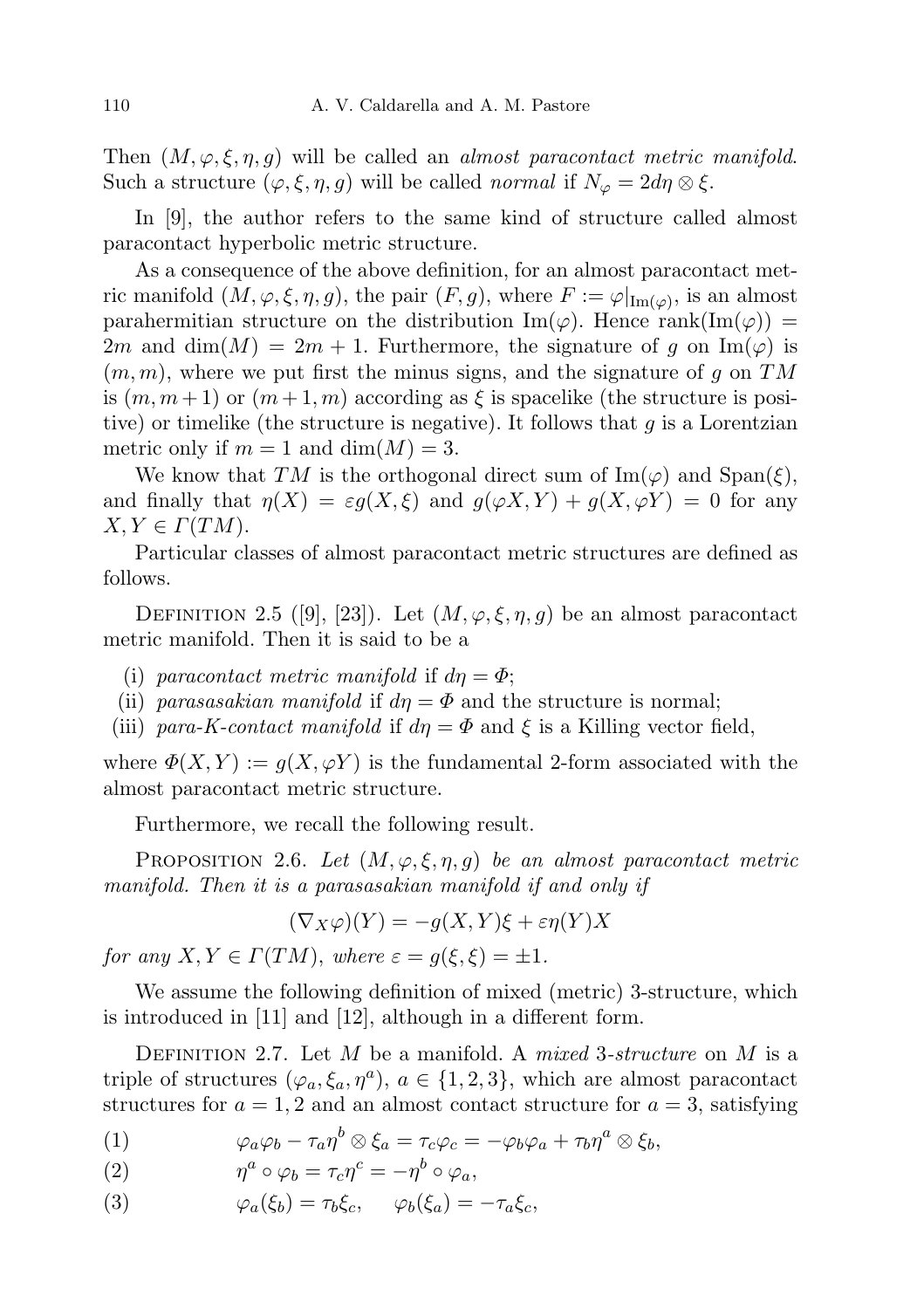for any cyclic permutation  $(a, b, c)$  of  $(1, 2, 3)$ , with  $\tau_1 = \tau_2 = -1 = -\tau_3$ . A mixed metric 3-structure on M is a triple of structures  $(\varphi_a, \xi_a, \eta^a, g)$ ,  $a \in \{1, 2, 3\}$ , which are almost paracontact metric structures for  $a = 1, 2$ , and an almost contact metric structure for  $a = 3$ , satisfying  $(1)$ – $(3)$ .

From now on, a mixed 3-structure and a mixed metric 3-structure on a manifold M will be denoted simply by  $(\varphi_a, \xi_a, \eta^a)$  and  $(\varphi_a, \xi_a, \eta^a, g)$ , with the condition  $a \in \{1, 2, 3\}$  understood.

REMARK 2.8. Equivalently, a mixed metric 3-structure on a manifold M is given by a mixed 3-structure  $(\varphi_a, \xi_a, \eta^a)$ , together with a metric tensor g satisfying the following compatibility condition:

(4) 
$$
g(\varphi_a X, \varphi_a Y) = \tau_a(g(X, Y) - \varepsilon_a \eta^a(X) \eta^a(Y))
$$

for any  $a \in \{1, 2, 3\}$ , and any  $X, Y \in \Gamma(TM)$ , where  $\varepsilon_a = g(\xi_a, \xi_a) = \pm 1$ .

Remark 2.9. We point out that the above definition of mixed 3-structure, without the metric compatibility, is equivalent to the definition given in [11], and very recently in [12], providing that one substitutes the structures  $(\varphi_1, \xi_1, \eta^1)$ ,  $(\varphi_2, \xi_2, \eta^2)$  and  $(\varphi_3, \xi_3, \eta^3)$  of [11] and [12] with  $(\varphi_3, \xi_3, \eta^3)$ ,  $(\varphi_1, \xi_1, \eta^1)$  and  $(\varphi_2, \xi_2, \eta^2)$ , respectively, and then the vector fields  $\xi_1$  and  $\xi_2$ with their negatives.

We remark that the conditions  $(1)$ – $(4)$  are compatible. We first observe that from (3), one has  $\eta^a(\xi_c) = 0$  whenever  $a \neq c$ , and by the definition of almost (para)contact metric structures, one gets

$$
(5) \t\t \eta^a(\xi_c) = \delta_c^a
$$

for any  $a, c \in \{1, 2, 3\}$ . Moreover, since each structure  $(\varphi_a, \xi_a, \eta^a, g)$  is almost (para)contact metric, one has

(6) 
$$
\eta^a(X) = \varepsilon_a g(X, \xi_a)
$$

for any  $X \in \Gamma(TM)$ , and any  $a \in \{1, 2, 3\}$ . From (3) one has  $\varphi_2(\xi_3) = \xi_1 =$  $\varphi_3(\xi_2)$ , and using (4) and (5) we find, on one hand,

$$
g(\xi_1, \xi_1) = g(\varphi_2(\xi_3), \varphi_2(\xi_3)) = -g(\xi_3, \xi_3),
$$

and on the other hand,

$$
g(\xi_1, \xi_1) = g(\varphi_3(\xi_2), \varphi_3(\xi_2)) = g(\xi_2, \xi_2).
$$

Thus,  $\varepsilon_1 = \varepsilon_2 = -\varepsilon_3$ . Analogously, starting from  $\varphi_1(\xi_2) = -\xi_3 = -\varphi_2(\xi_1)$ and from  $\varphi_3(\xi_1) = -\xi_2 = \varphi_1(\xi_3)$ , we obtain the same restrictions on the values of  $\varepsilon_1$ ,  $\varepsilon_2$  and  $\varepsilon_3$ . Let us now verify that (4) makes sense for arbitrary choices of  $\xi_1, \xi_2$  and  $\xi_3$ . Fixing a mixed metric 3-structure  $(\varphi_a, \xi_a, \eta^a, g)$  with  $(\varepsilon_1, \varepsilon_2, \varepsilon_3) = (+1, +1, -1)$ , for  $a = 1$  the condition (4) becomes

$$
g(\varphi_1 X, \varphi_1 Y) = -g(X, Y) + \eta^1(X)\eta^1(Y),
$$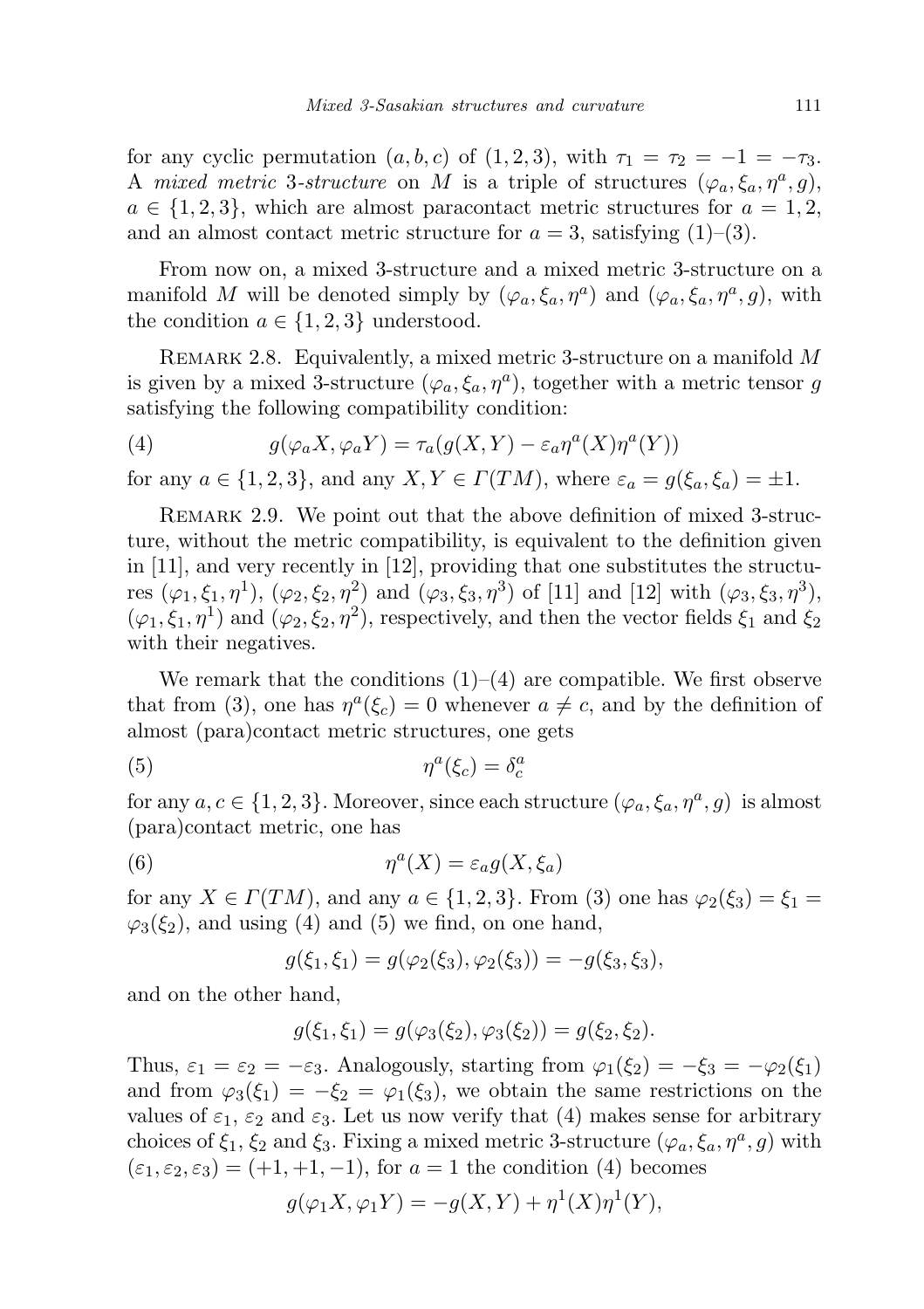and using (3), (5) and (6), putting  $(X, Y) = (\xi_1, \xi_1)$ , we have  $0 = -g(\xi_1, \xi_1) +$  $\eta^1(\xi_1)\eta^1(\xi_1) = -\varepsilon_1 + 1 = 0$ . If the mixed metric 3-structure is such that  $(\varepsilon_1, \varepsilon_2, \varepsilon_3) = (-1, -1, +1)$ , it is easy to check that we get the same identity. Analogously, one verifies the consistency for the other choices of  $(\xi_b, \xi_c)$ , choosing  $a = 2$  and  $a = 3$  in (4).

Let us check that (1) and (4) are compatible for any  $X, Y \in \Gamma(TM)$ . If we fix  $(a, b, c) = (1, 2, 3)$ , then  $(1)$  becomes

(7) 
$$
\varphi_1 \varphi_2 + \eta^2 \otimes \xi_1 = \varphi_3 = -\varphi_2 \varphi_1 - \eta^1 \otimes \xi_2.
$$

From (4), on one hand we have

(8) 
$$
g(\varphi_3 X, \varphi_3 Y) = g(X, Y) - \varepsilon_3 \eta^3(X) \eta^3(Y),
$$

and on the other hand, by  $(2)$ ,  $(4)$  and  $(7)$ ,

$$
g(\varphi_3 X, \varphi_3 Y) = g(\varphi_1 \varphi_2 X + \eta^2(X)\xi_1, \varphi_1 \varphi_2 Y + \eta^2(Y)\xi_1)
$$
  
\n
$$
= g(\varphi_1 \varphi_2 X, \varphi_1 \varphi_2 Y) + \varepsilon_1 \eta^2(X)\eta^2(Y)
$$
  
\n
$$
= -g(\varphi_2 X, \varphi_2 Y) + \varepsilon_1 \eta^1(\varphi_2 X)\eta^1(\varphi_2 Y) + \varepsilon_1 \eta^2(X)\eta^2(Y)
$$
  
\n
$$
= g(X, Y) - \varepsilon_2 \eta^2(X)\eta^2(Y)
$$
  
\n
$$
+ \varepsilon_1 \eta^1(\varphi_2 X)\eta^1(\varphi_2 Y) + \varepsilon_1 \eta^2(X)\eta^2(Y),
$$

from which, using  $\varepsilon_1 = \varepsilon_2 = -\varepsilon_3$ , (8) follows. Again, by (2), (4) and (7), we have

$$
g(\varphi_3 X, \varphi_3 Y) = g(\varphi_2 \varphi_1 X + \eta^1(X)\xi_2, \varphi_2 \varphi_1 Y + \eta^1(Y)\xi_2)
$$
  
=  $g(\varphi_2 \varphi_1 X, \varphi_2 \varphi_1 Y) + \varepsilon_2 \eta^1(X)\eta^1(Y)$   
=  $-g(\varphi_1 X, \varphi_1 Y) + \varepsilon_2 \eta^2(\varphi_1 X)\eta^2(\varphi_1 Y) + \varepsilon_2 \eta^1(X)\eta^1(Y)$   
=  $g(X, Y) - \varepsilon_1 \eta^1(X)\eta^1(Y)$   
+  $\varepsilon_2 \eta^2(\varphi_1 X)\eta^2(\varphi_1 Y) + \varepsilon_2 \eta^1(X)\eta^1(Y),$ 

from which, using  $\varepsilon_1 = \varepsilon_2 = -\varepsilon_3$ , (8) follows again. Analogously, one verifies that the consistency also holds starting from the other two cyclic permutations of  $(a, b, c)$ .

Let M be a manifold endowed with a mixed 3-structure  $(\varphi_a, \xi_a, \eta^a)$ . Considering the two distributions  $\mathcal{H} := \bigcap_{a=1}^{3} \ker(\eta^a)$  and  $\mathcal{V} := \text{Span}(\xi_1, \xi_2, \xi_3)$ , one has the decomposition  $TM = \mathcal{H} \oplus \mathcal{V}$ . It follows that  $(\varphi_1|_{\mathcal{H}}, \varphi_2|_{\mathcal{H}}, \varphi_3|_{\mathcal{H}})$ is an almost hyper paracomplex structure on the distribution  $H$ . Hence rank $(\mathcal{H}) = 2n$  and  $\dim(M) = 2n + 3$ . Furthermore, if we have a mixed metric 3-structure  $(\varphi_a, \xi_a, \eta^a, g)$  on M, then  $(\varphi_a | \mathcal{H}, g)$ ,  $a \in \{1, 2, 3\}$ , becomes an almost hyper parahermitian structure on the distribution  $H$ . Hence rank $(\mathcal{H}) = 4m$  and  $\dim(M) = 4m + 3$ . As an obvious consequence we have the following result.

PROPOSITION 2.10. Let M be a manifold with  $\dim(M) = 2n+3$ , endowed with a mixed 3-structure  $(\varphi_a, \xi_a, \eta^a)$ . If  $n \neq 2m$ , then there is no metric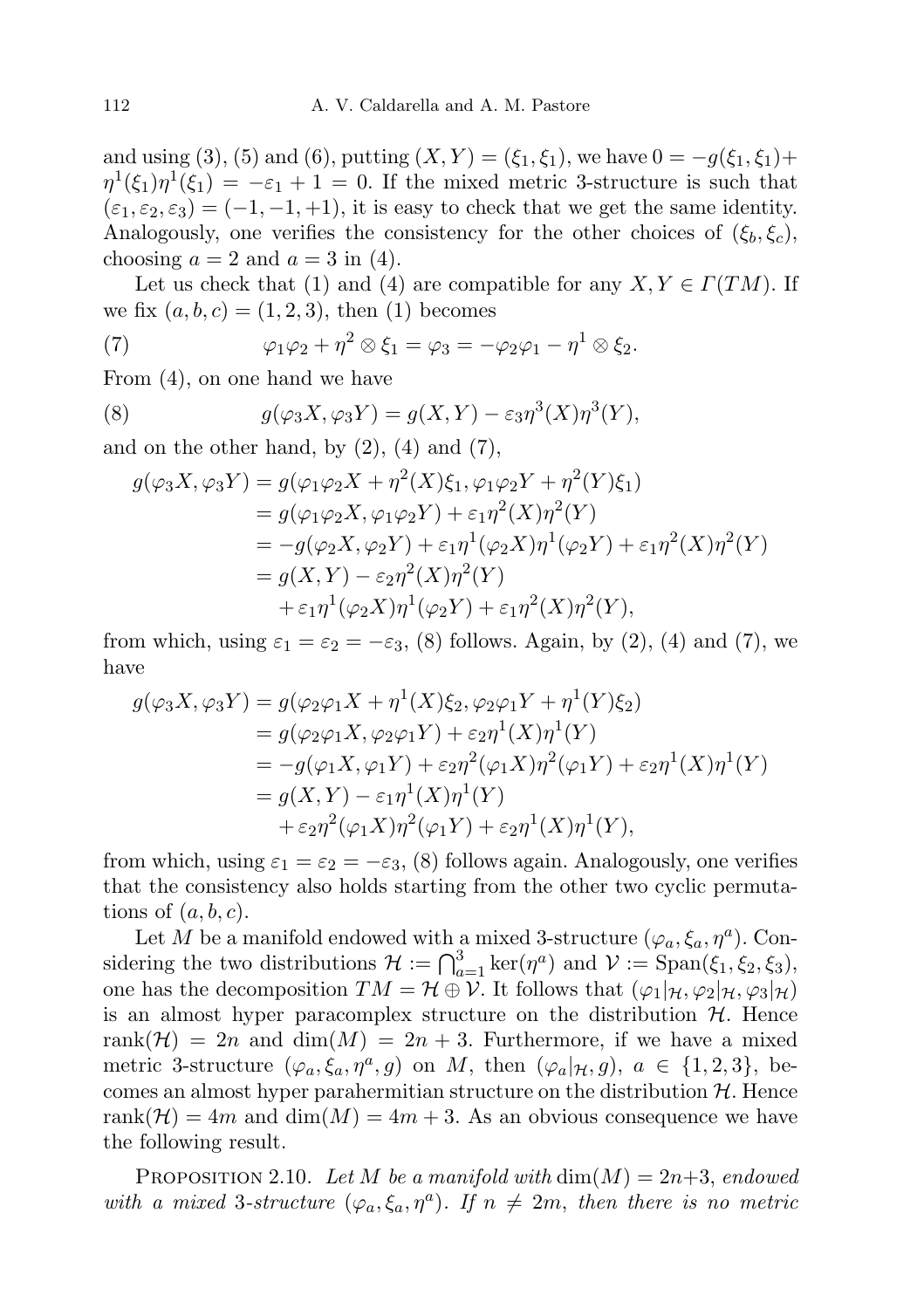tensor field g on M compatible with the mixed 3-structure, and M cannot have any mixed metric 3-structure.

The compatibility condition  $(4)$  between a metric tensor g and a mixed 3-structure  $(\varphi_a, \xi_a, \eta^a)$  on a  $(4m + 3)$ -dimensional manifold M, together with  $(3)$ , has some consequences on the signature of the metric g too. Since  $g(\xi_1,\xi_1)=g(\xi_2,\xi_2)=-g(\xi_3,\xi_3)$ , the vector fields  $\xi_1$  and  $\xi_2$  related to the almost paracontact metric structures are either both spacelike or both timelike. We may therefore distinguish between *positive* and *negative* mixed metric 3-structures according as  $\xi_1$  and  $\xi_2$  are both spacelike  $(\varepsilon_1 = \varepsilon_2 = +1)$  or both timelike  $(\varepsilon_1 = \varepsilon_2 = -1)$ . This forces the causal character of the third vector field  $\xi_3$ . Since the signature of g on H is necessarily neutral  $(2m, 2m)$ , we have only the following two possibilities:

- (i) the signature of g on TM is  $(2m+1, 2m+2)$  if the mixed metric 3-structure is positive  $(\varepsilon_1, \varepsilon_2, \varepsilon_3) = (+1, +1, -1);$
- (ii) the signature of g on TM is  $(2m + 2, 2m + 1)$  if the mixed metric 3-structure is negative  $(\varepsilon_1, \varepsilon_2, \varepsilon_3) = (-1, -1, +1).$

We point out that any metric  $q$  which is compatible with a mixed 3-structure, in the sense of (4), can never be Lorentzian and that the definition of mixed metric 3-structure given in [12] is equivalent to that of a negative mixed metric 3-structure.

EXAMPLE 2.11 ([6]). Let  $M^{4m+3}$  be any orientable nondegenerate hypersurface of an almost hyper parahermitian manifold  $(\bar{M}^{4m+4}, J_a, G)_{a=1,2,3}$ . If  $N \in \Gamma(TM^{\perp})$  is a unit normal vector field such that  $G(N, N) = s = \pm 1$ , put  $\xi_a := -\tau_a J_a N$  for any  $a \in \{1,2,3\}$ , and define three  $(1,1)$ -type tensor fields  $\varphi_a$  and three 1-forms  $\eta^a$  on M such that  $J_a X = \varphi_a X + \eta^a(X)N$ , for any  $X \in \Gamma(TM)$  and any  $a \in \{1, 2, 3\}$ . Then, denoting by g the metric induced on M from G, it is easy to check that  $(\varphi_a, \xi_a, \eta^a, g)$  is a mixed metric 3-structure on M with sign  $\sigma = -s$ .

Finally, we adopt the following definition of mixed 3-Sasakian structure on a manifold, which is already given in [8], although in a different form and called split three Sasakian structure.

DEFINITION 2.12. Let  $M$  be a manifold with a mixed metric 3-structure  $(\varphi_a, \xi_a, \eta^a, g)$ . This structure will be said to be a *mixed* 3-Sasakian structure if  $(\varphi_1, \xi_1, \eta^1, g)$  and  $(\varphi_2, \xi_2, \eta^2, g)$  are both parasasakian structures, and  $(\varphi_3, \xi_3, \eta^3, g)$  is an indefinite Sasakian structure. Then  $(M, \varphi_a, \xi_a, \eta^a, g)$  will be called mixed 3-Sasakian manifold.

REMARK 2.13. The previous definition is equivalent to the notion of split three Sasakian structure given in [8], providing that one replaces the structures  $(\Phi_1, \xi^1), (\Phi_2, \xi^2)$  and  $(\Phi_3, \xi^3)$  of [8] with  $(\varphi_3, \xi_3, \eta^3), (\varphi_2, \xi_2, \eta^2)$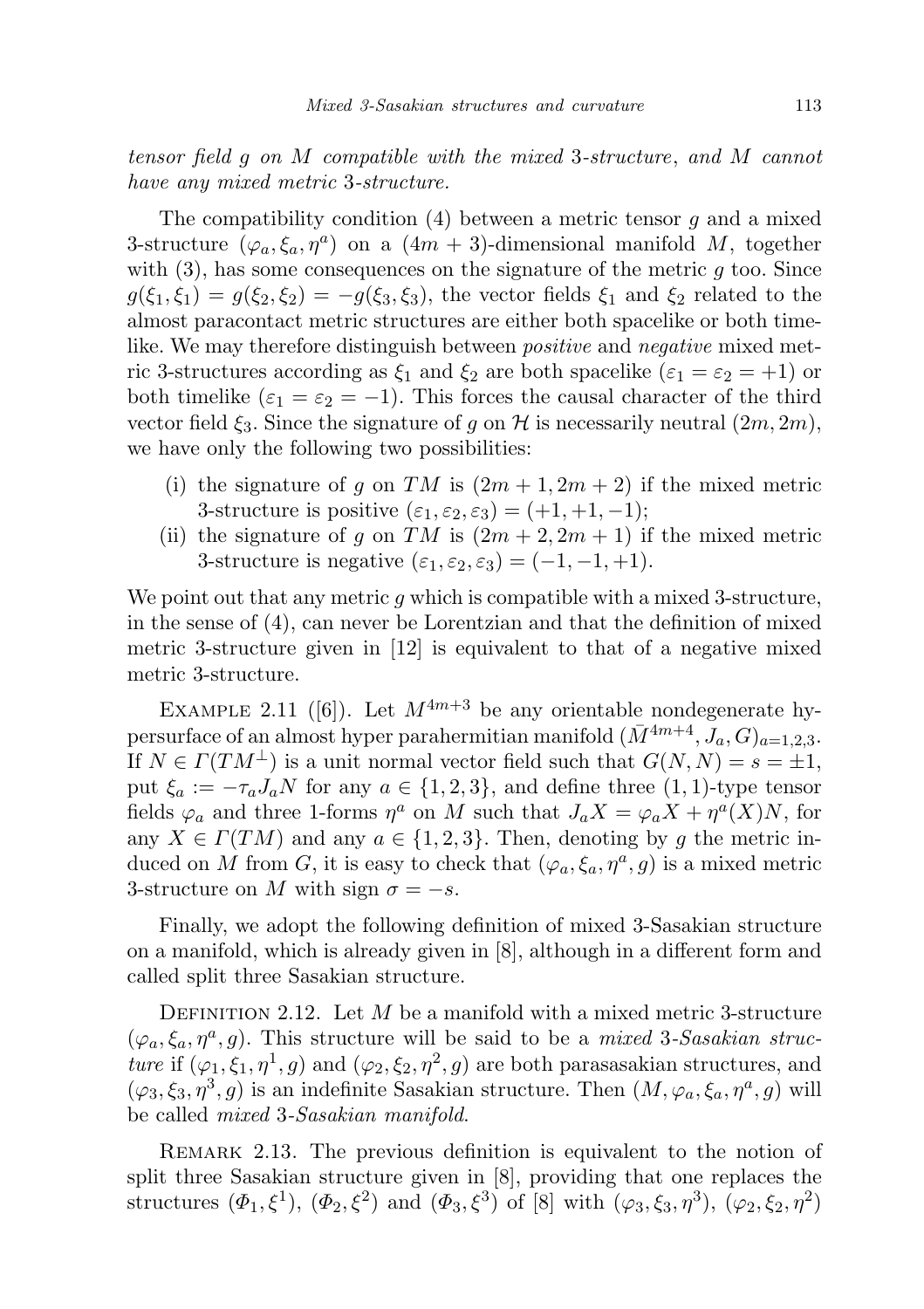and  $(\varphi_1, \xi_1, \eta^1)$ , and the vector field  $\xi_3$  with its negative, taking the vector fields  $\xi_1, \xi_2$  and  $\xi_3$  with  $g(\xi_1, \xi_1) = g(\xi_2, \xi_2) = -1$  and  $g(\xi_3, \xi_3) = 1$ , that is,  $(\varepsilon_1, \varepsilon_2, \varepsilon_3) = (-1, -1, +1).$ 

REMARK 2.14. By Proposition 2.6, a mixed metric 3-structure ( $\varphi_a, \xi_a$ ,  $\eta^a$ , g) on a manifold M is mixed 3-Sasakian if and only if

(9) 
$$
(\nabla_X \varphi_a)(Y) = \tau_a(g(X, Y)\xi_a - \varepsilon_a \eta^a(Y)X)
$$

for any  $X, Y \in \Gamma(TM)$  and any  $a \in \{1, 2, 3\}$ , with  $\tau_1 = \tau_2 = -1 = -\tau_3$ .

We remark that Definition 2.12 is not equivalent to that given in [12]. More precisely, referring to [12], the condition  $(\nabla_X \varphi_2)(Y) = g(\varphi_2 X, \varphi_2 Y) \xi_2$  $+\eta^2(Y)(\varphi_2)^2(X)$  in Definition 4.3, using the compatibility condition (29) there, may be rewritten in the form  $(\nabla_X \varphi_2)(Y) = -g(X, Y)\xi_2 + \eta^2(Y)X$ , which corresponds to

(10) 
$$
(\nabla_X \varphi_1)(Y) = g(X, Y)\xi_1 + \eta^1(Y)X
$$

in our notation. Since the definition of mixed metric 3-structure given in [12] is equivalent to that of negative mixed metric 3-structure, writing the condition (9) for  $\tau_a = \tau_1 = -1$  and  $\varepsilon_a = \varepsilon_1 = -1$ , we get  $(\nabla_X \varphi_1)(Y) =$  $-g(X,Y)\xi_1-\eta^1(Y)$ , which is clearly the negative of (10). One obtains an analogous result considering the condition on  $(\nabla_X \varphi_3)(Y)$  of [12].

3. On the curvature of  $[r]$ -Sasakian structures. In this section, we prove some useful formulas concerning the curvature of both parasasakian structures and indefinite Sasakian structures. To treat both cases simultaneously, we introduce the synthetic notation of  $[r]$ -Sasakian structure on a manifold M, considering a system  $(\varphi, \xi, \eta, g)$  where  $\varphi \in \mathfrak{I}_1^1(M)$ ,  $\xi \in \Gamma(TM)$ ,  $\eta \in \bigwedge^1(M)$  and  $g \in \overline{\mathfrak{I}_2^0(M)}$  is a metric tensor field, such that  $g(\xi, \xi) = \varepsilon = \pm 1, \, \varphi^2 = r(-I + \eta \otimes \xi), \, \eta(\xi) = 1$  and

(11) 
$$
g(\varphi X, \varphi Y) = r(g(X, Y) - \varepsilon \eta(X)\eta(Y)),
$$

(12) 
$$
(\nabla_X \varphi)(Y) = r(g(X, Y)\xi - \varepsilon \eta(Y)X).
$$

Thus, we obtain an indefinite Sasakian structure for  $r = +1$  and a parasasakian structure for  $r = -1$ . From (12) it follows that  $\nabla_X \xi = -\varepsilon \varphi(X)$  for any  $X \in \Gamma(TM)$ .

Following [18], the curvature tensor field  $R \in \mathfrak{I}_3^1(M)$  of the Levi-Civita connection  $\nabla$ , the Riemannian curvature tensor field  $R \in \mathfrak{T}_4^0(M)$ , and the Ricci curvature tensor field  $\rho \in \mathfrak{T}_2^0(M)$  are defined by

$$
R(X,Y)Z := \nabla_X \nabla_Y Z - \nabla_Y \nabla_X Z - \nabla_{[X,Y]} Z,
$$
  
\n
$$
R(X,Y,Z,W) := g(R(Z,W)Y,X) = -g(R(X,Y)W,Z),
$$
  
\n
$$
\rho(X,Y) := \text{tr}_g\{Z \mapsto R(Z,X)Y\} = \sum_{i=1}^m \varepsilon_i g(R(E_i,X)Y, E_i),
$$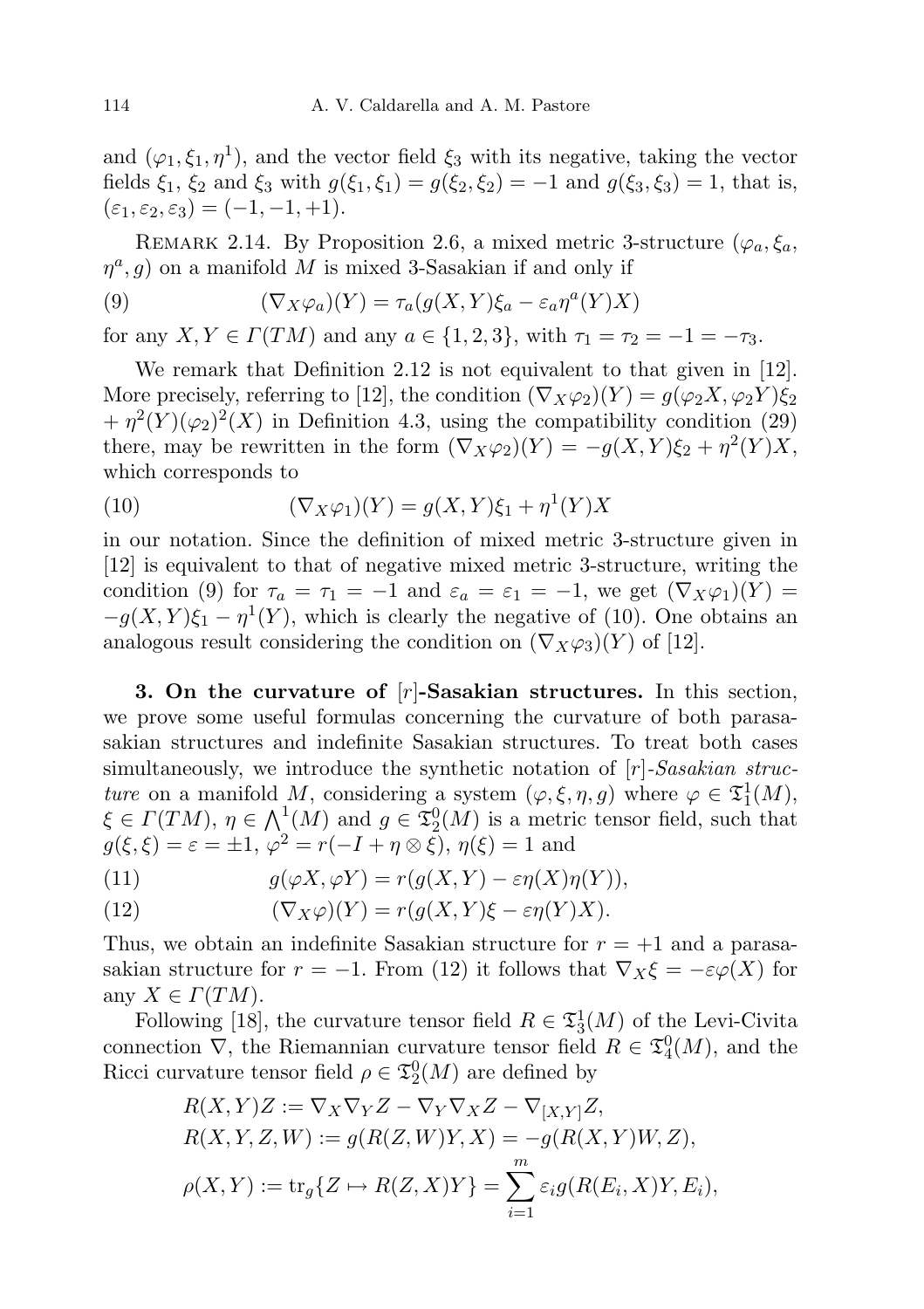where  $(E_i)_{1 \leq i \leq m}$  is a local orthonormal frame,  $\varepsilon_i = g(E_i, E_i)$  and  $m =$  $dim(M)$ .

LEMMA 3.1. Let  $M$  be a manifold endowed with an  $[r]$ -Sasakian structure  $(\varphi, \xi, \eta, g)$ . Then, for any  $X, Y, Z, W \in \Gamma(TM)$ ,

(13) 
$$
g(R(X,Y)Z,\varphi W) + g(R(X,Y)\varphi Z,W) = -r\varepsilon P(X,Y,Z,W),
$$

where  $P \in \mathfrak{T}_4^0(M)$  is the tensor field defined by

$$
P(X, Y, Z, W) := d\eta(X, Z)g(Y, W) - d\eta(X, W)g(Y, Z)
$$
  
- 
$$
d\eta(Y, Z)g(X, W) + d\eta(Y, W)g(X, Z).
$$

*Proof.* Denoting by  $\Phi$  the fundamental 2-form defined by  $\Phi(X, Y) :=$  $g(X, \varphi Y)$ , let us consider the derivation  $R_{XY}$  of the tensor algebra  $\mathfrak{T}(M)$ , canonically induced from the  $(1, 1)$ -tensor field  $R(X, Y) := [\nabla_X, \nabla_Y]$  –  $\nabla_{[X,Y]}$ . For any  $X, Y, Z, W \in \Gamma(TM)$ , we have

(14) 
$$
(R_{XY}\Phi)(Z,W) = R_{XY}(g(Z,\varphi W)) - \Phi(R_{XY}Z,W) - \Phi(Z,R_{XY}W)
$$

$$
= -g(R_{XY}Z,\varphi W) - g(R_{XY}\varphi Z,W)
$$

$$
= -g(R(X,Y)Z,\varphi W) - g(R(X,Y)\varphi Z,W)
$$

Let us compute again the term  $(R_{XY}\Phi)(Z,W)$ , using (12). One has

$$
(\nabla_X \nabla_Y \Phi)(Z, W) = X(\nabla_Y \Phi(Z, W)) - \nabla_Y \Phi(\nabla_X Z, W) - \nabla_Y \Phi(Z, \nabla_X W)
$$
  
\n
$$
= X(g(Z, (\nabla_Y \varphi)(W))) - g(\nabla_X Z, (\nabla_Y \varphi)(W))
$$
  
\n
$$
+ g((\nabla_Y \varphi)(Z), \nabla_X W)
$$
  
\n
$$
= r\varepsilon(X(\eta(Z)g(Y, W)) - X(\eta(W)g(Z, Y))
$$
  
\n
$$
- \eta(\nabla_X Z)g(Y, W) + \eta(W)g(\nabla_X Z, Y)
$$
  
\n
$$
+ \eta(\nabla_X W)g(Y, Z) - \eta(Z)g(Y, \nabla_X W)).
$$

Switching  $X$  and  $Y$ , we have

$$
(\nabla_Y \nabla_X \Phi)(Z, W) = r\varepsilon (Y(\eta(Z)g(X, W)) - Y(\eta(W)g(Z, X))
$$
  

$$
- \eta(\nabla_Y Z)g(X, W) + \eta(W)g(\nabla_Y Z, X)
$$
  

$$
+ \eta(\nabla_Y W)g(X, Z) - \eta(Z)g(X, \nabla_Y W)).
$$

Finally,

$$
(\nabla_{[X,Y]}\Phi)(Z,W) = g(Z, (\nabla_{[X,Y]}\varphi)(W))
$$
  
=  $r\varepsilon(\eta(Z)g([X,Y],W) - \eta(W)g(Z,[X,Y])).$ 

It follows that

$$
(R_{XY}\Phi)(Z,W) = r\varepsilon((\nabla_X \eta)(Z)g(Y,W) - (\nabla_X \eta)(W)g(Z,Y) - (\nabla_Y \eta)(Z)g(X,W) + (\nabla_Y \eta)(W)g(Z,X)).
$$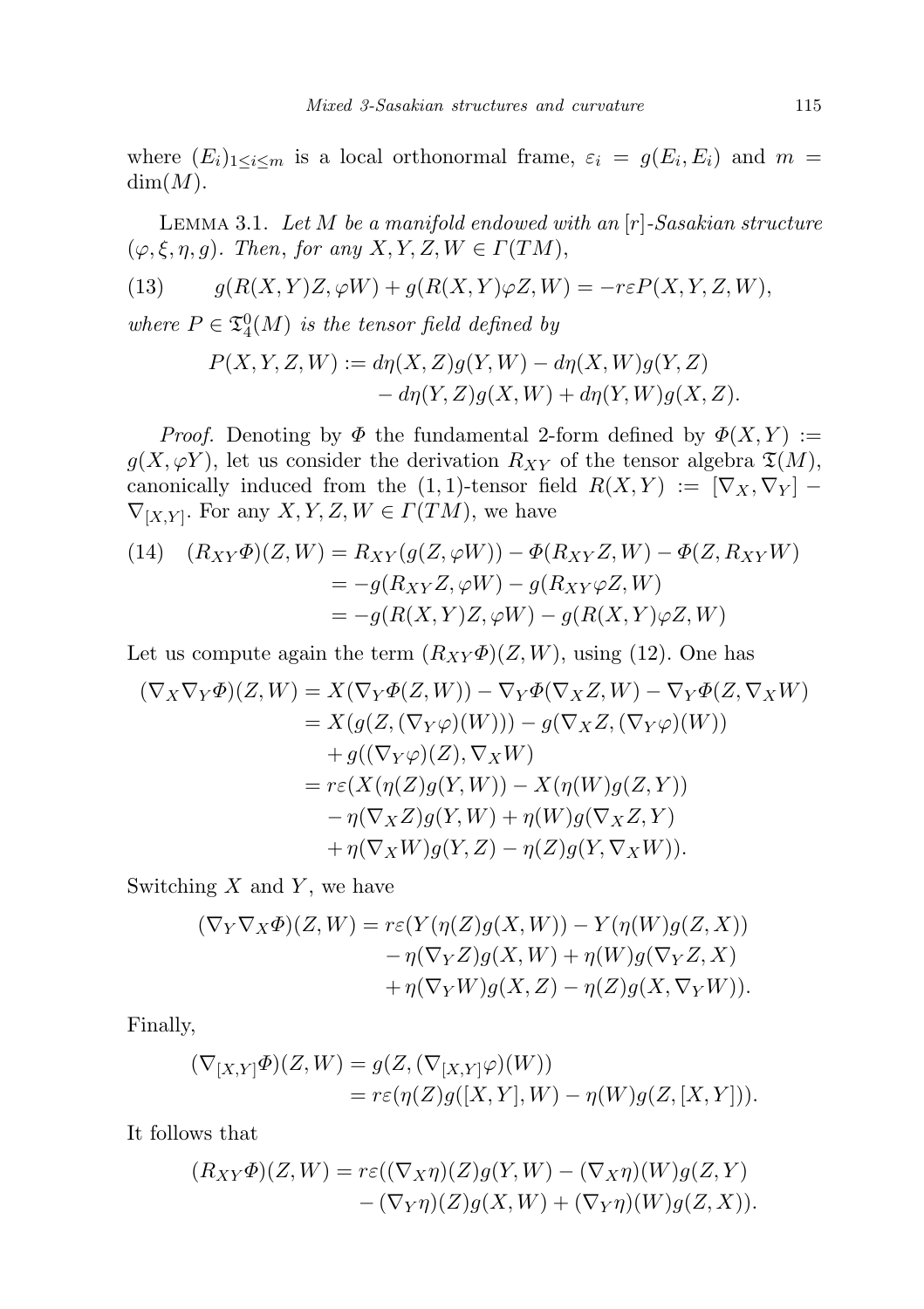Since  $\nabla_X \xi = -\varepsilon \varphi(X)$  and  $\Phi = d\eta$ ,  $(\nabla_X \eta)(Y) = d\eta(X, Y)$ , we have (15)  $(R_{XY}\Phi)(Z, W) = r\varepsilon (d\eta(X, Z)q(Y, W) - d\eta(X, W)q(Z, Y))$  $-d\eta(Y,Z)g(X,W) + d\eta(Y,W)g(Z,X)$  $= r \varepsilon P(X, Y, Z, W).$ 

Now, (14) and (15) imply (13).  $\blacksquare$ 

It is easy to prove the following lemma.

LEMMA 3.2. Let  $M$  be a manifold endowed with an almost (para)contact metric structure  $(\varphi, \xi, \eta, g)$ . Then, for any  $X_1, X_2, X_3, X_4 \in \Gamma(TM)$ ,

(i)  $P(X_1, X_2, X_3, X_4) = -P(X_2, X_1, X_3, X_4);$ (ii)  $P(X_1, X_2, X_3, X_4) = -P(X_1, X_2, X_4, X_3);$ (iii)  $P(X_1, X_2, X_3, X_4) = -P(X_3, X_4, X_1, X_2);$ (iv)  $P(X_1, X_2, X_3, X_4) = P(X_4, X_3, X_2, X_1).$ 

PROPOSITION 3.3. Let  $M^{2n+1}$  be a manifold with an [r]-Sasakian structure  $(\varphi, \xi, \eta, q)$ . Then

(16) 
$$
\rho(X,\xi) = 2nr\eta(X)
$$

for any  $X \in \Gamma(TM)$ .

*Proof.* We choose a local orthonormal frame  $(E_i)_{1 \leq i \leq 2n+1}$  on M. Putting  $\alpha_i := g(E_i, E_i)$ , using (11), (13) and the definition of P, since  $I = -r\varphi^2 +$  $\eta \otimes \xi$  and  $d\eta(X, Y) = \Phi(X, Y) = g(X, \varphi Y)$ , one has, for any  $X \in \Gamma(TM)$ ,

$$
\rho(X,\xi) = \sum_{i=1}^{2n+1} \alpha_i R(X, E_i, \xi, E_i) = -r \sum_{i=1}^{2n+1} \alpha_i R(X, E_i, \xi, \varphi^2 E_i)
$$
  
=  $-r \Big( \sum_{i=1}^{2n+1} \alpha_i g(R(X, E_i)\varphi(\xi), \varphi E_i) + \varepsilon r \sum_{i=1}^{2n+1} \alpha_i P(X, E_i, \xi, \varphi E_i) \Big)$   
=  $-\varepsilon \sum_{i=1}^{2n+1} \alpha_i (g(\varphi X, \varphi E_i) g(\xi, E_i) - g(\varphi E_i, \varphi E_i) g(X, \xi))$   
=  $-r\varepsilon \sum_{i=1}^{2n+1} \alpha_i (g(X, E_i) g(\xi, E_i) - g(E_i, E_i) g(X, \xi))$   
=  $-r\varepsilon \Big\{ g(X, \xi) - \sum_{i=1}^{2n+1} \alpha_i^2 g(X, \xi) \Big\} = r2n\eta(X).$ 

4. Mixed 3-Sasakian structures and Ricci curvature. As stated in [8], a split three Sasakian manifold is Einstein. We give here a direct proof and examine some consequences.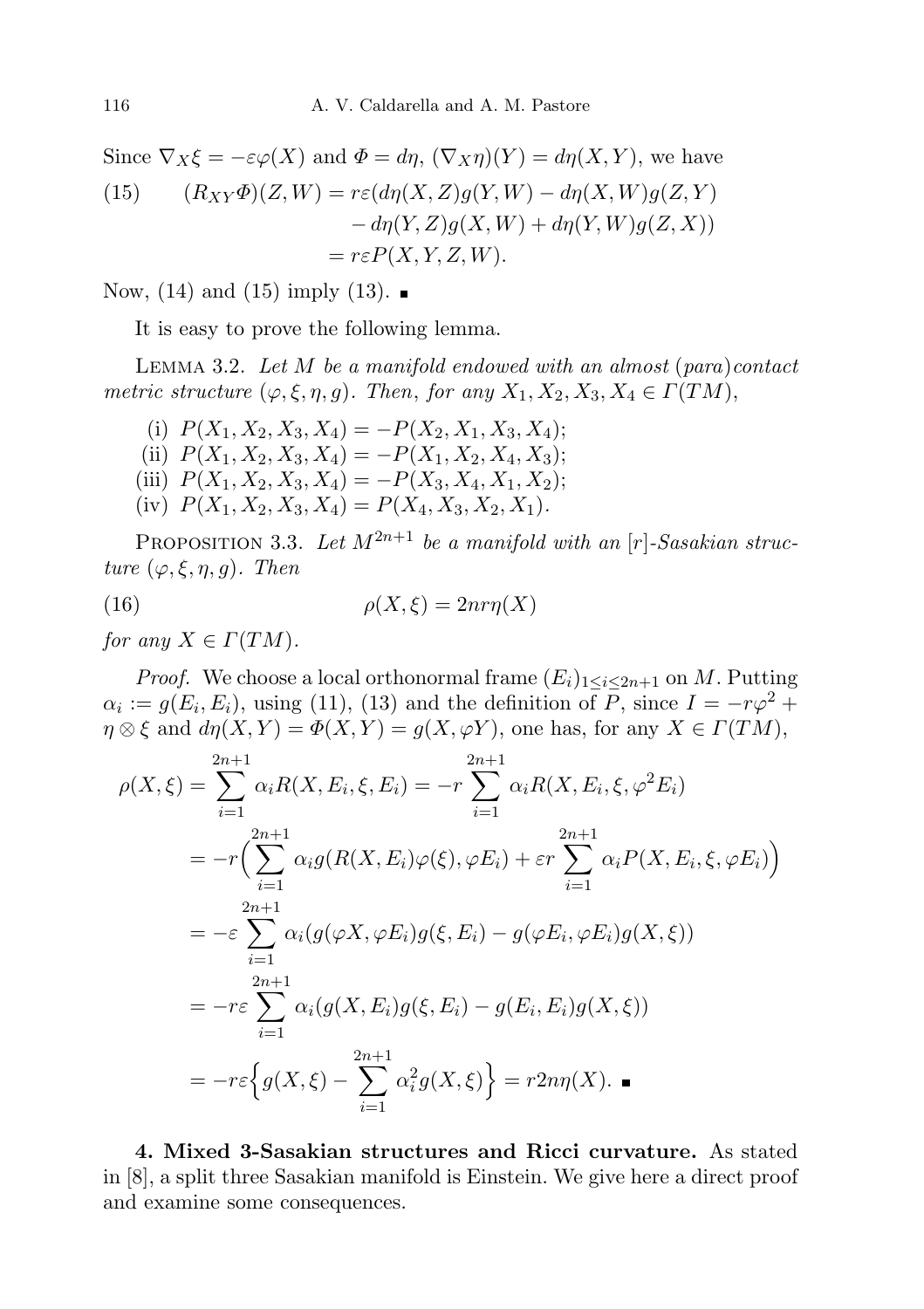THEOREM 4.1. Any mixed 3-Sasakian manifold  $(M^{4n+3}, \varphi_a, \xi_a, \eta^a, g)$  is Einstein. More precisely, for any  $X, Y \in \Gamma(TM)$ , one has

$$
\rho(X,Y) = -\sigma(4n+2)g(X,Y),
$$

where  $\sigma = \pm 1$ , according as the 3-structure is positive or negative.

*Proof.* Let us put, for any  $X, Y \in \Gamma(TM)$ ,

(17) 
$$
Q(X,Y) := \rho(X,\varphi_3 Y) - \rho(Y,\varphi_3 X) + 2\sigma(4n+1)g(X,\varphi_3 Y).
$$

We are going to prove that

(18) 
$$
Q(X,Y) = \sum_{i=1}^{4n+3} \varepsilon_i g(R(X,Y)e_i, \varphi_3(e_i)),
$$

where  $(e_i)_{1 \leq i \leq 4n+3}$  is an arbitrary orthonormal local frame on M, and  $\varepsilon_i :=$  $g(e_i, e_i)$ . Since the structure  $(\varphi_3, \xi_3, \eta^3, g)$  is indefinite Sasakian, from (13), with  $r = 1$  and  $\varepsilon = g(\xi_3, \xi_3) = \pm 1 = -\sigma$  according as the 3-structure is positive or negative, we have

(19) 
$$
g(R(X,Y)Z,\varphi_3 W) = -g(R(X,Y)\varphi_3 Z,W) + \sigma P_3(X,Y,Z,W)
$$

for any  $X, Y, Z, W \in \Gamma(TM)$ .

Using Bianchi's First Identity, (19) and Lemma 3.2, the right hand side of (18) becomes

(20) 
$$
\sum_{i=1}^{4n+3} \varepsilon_i g(R(X,Y)e_i, \varphi_3(e_i))
$$
  
\n
$$
= -\sum_{i=1}^{4n+3} \varepsilon_i \{g(R(Y,e_i)X, \varphi_3(e_i)) + g(R(e_i, X)Y, \varphi_3(e_i))\}
$$
  
\n
$$
= \sum_{i=1}^{4n+3} \varepsilon_i \{g(R(Y,e_i)\varphi_3X, e_i) - \sigma P_3(Y, e_i, X, e_i) + g(R(e_i, X)\varphi_3Y, e_i) - \sigma P_3(e_i, X, Y, e_i)\}
$$
  
\n
$$
= -\rho(Y, \varphi_3X) + \rho(X, \varphi_3Y) - 2\sigma \sum_{i=1}^{4n+3} \varepsilon_i P_3(Y, e_i, X, e_i).
$$

Computing the last term, by the definition of  $P_3$ , one has

(21) 
$$
\sum_{i=1}^{4n+3} \varepsilon_i P_3(Y, e_i, X, e_i) = \sum_{i=1}^{4n+3} \varepsilon_i \{ d\eta^3(Y, X) g(e_i, e_i) - d\eta^3(Y, e_i) g(e_i, X) - d\eta^3(e_i, X) g(Y, e_i) - d\eta^3(e_i, e_i) g(Y, X) \}
$$

$$
= (4n+3)g(\varphi_3 X, Y) + g(X, \varphi_3 Y) - g(\varphi_3 X, Y)
$$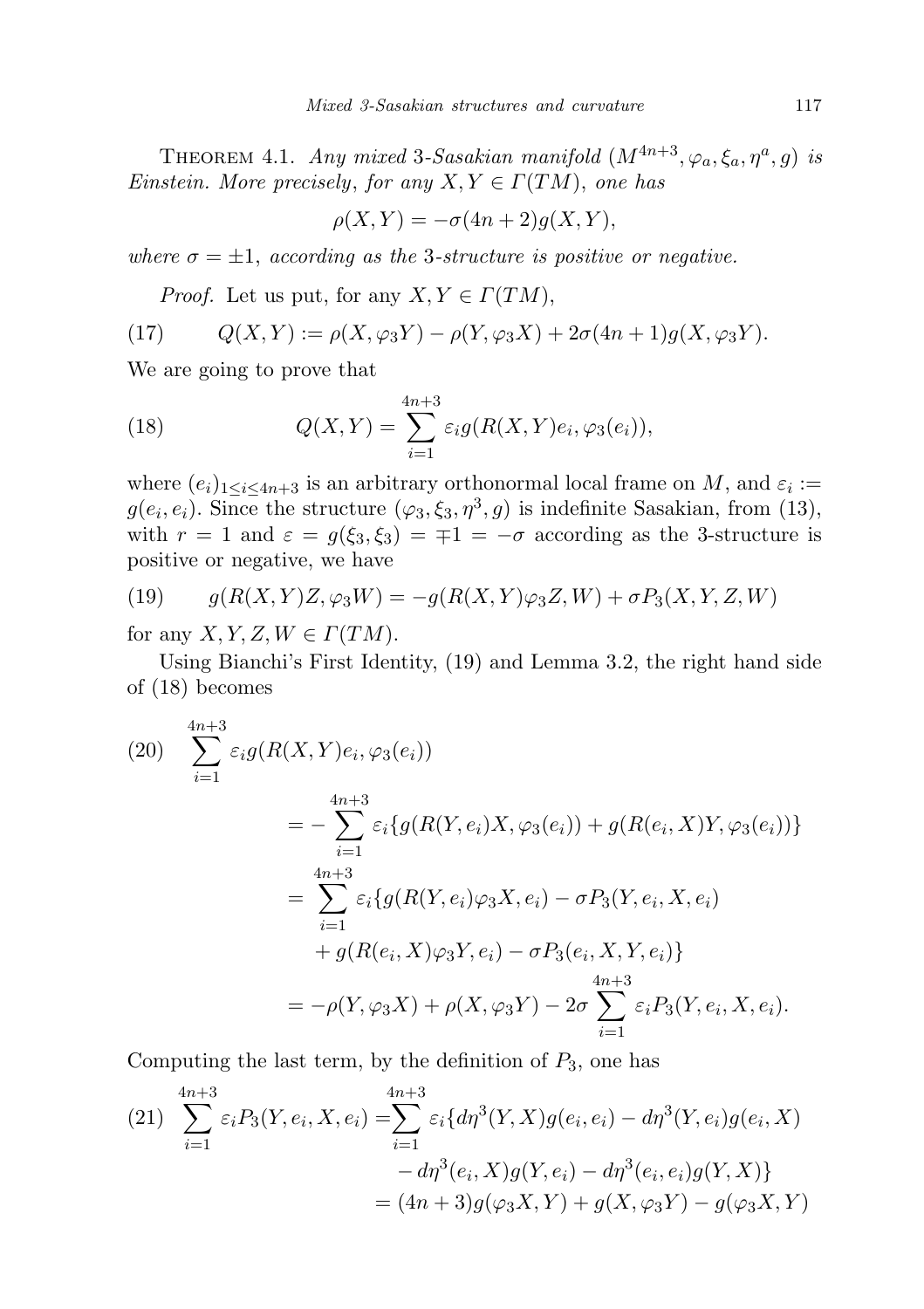= 
$$
(4n+3)g(\varphi_3 X, Y) - 2g(\varphi_3 X, Y)
$$
  
=  $-(4n+1)g(X, \varphi_3 Y)$ .

From  $(20)$  and  $(21)$ , we obtain  $(17)$ .

Now, let us choose a local orthonormal frame adapted to the 3-structure

 $(E_i, \varphi_1 E_i, \varphi_2 E_i, \varphi_3 E_i, \xi_1, \xi_2, \xi_3)_{1 \leq i \leq n}.$ 

For any  $i \in \{1, ..., n\}$ , we put  $e_i := E_i$ ,  $e_{n+i} := \varphi_1 E_i$ ,  $e_{2n+i} := \varphi_2 E_i$  and  $e_{3n+i} := \varphi_3 E_i$ , and

$$
\alpha_i := g(E_i, E_i) = -g(\varphi_1 E_i, \varphi_1 E_i) = -g(\varphi_2 E_i, \varphi_2 E_i) = g(\varphi_3 E_i, \varphi_3 E_i);
$$

for any  $a \in \{1,2,3\}$ , we put also  $e_{4n+a} := \xi_a$ , and  $\alpha_{4n+a} := g(\xi_a, \xi_a) = \varepsilon_a$ . We get

$$
Q(X,Y) = \sum_{i=1}^{n} \alpha_i \{ g(R(X,Y)E_i, \varphi_3 E_i) - g(R(X,Y)\varphi_1 E_i, \varphi_3 \varphi_1 E_i) - g(R(X,Y)\varphi_2 E_i, \varphi_3 \varphi_2 E_i) + g(R(X,Y)\varphi_3 E_i, \varphi_3^2 E_i) \} + \varepsilon_1 g(R(X,Y)\xi_1, \varphi_3 \xi_1) + \varepsilon_2 g(R(X,Y)\xi_2, \varphi_3 \xi_2) = \sum_{i=1}^{n} \alpha_i \{ g(R(X,Y)E_i, \varphi_3 E_i) + g(R(X,Y)\varphi_1 E_i, \varphi_1 \varphi_3 E_i) + g(R(X,Y)\varphi_2 E_i, \varphi_2 \varphi_3 E_i) + g(R(X,Y)E_i, \varphi_3 E_i) \} + \varepsilon_1 g(R(X,Y)\xi_1, \varphi_1 \xi_3) + \varepsilon_2 g(R(X,Y)\xi_2, \varphi_2 \xi_3).
$$

Since the structures  $(\varphi_1, \xi_1, \eta^1, g)$  and  $(\varphi_2, \xi_2, \eta^2, g)$  are both parasasakian, using (13) with  $r = -1$ , one has

$$
Q(X,Y) = \sum_{i=1}^{n} \alpha_i \{ g(R(X,Y)E_i, \varphi_3 E_i) - g(R(X,Y)\varphi_1^2 E_i, \varphi_3 E_i) + \varepsilon_1 P_1(X,Y,\varphi_1 E_i, \varphi_3 E_i) - g(R(X,Y)\varphi_2^2 E_i, \varphi_3 E_i) + \varepsilon_2 P_2(X,Y,\varphi_2 E_i, \varphi_3 E_i) + g(R(X,Y)E_i, \varphi_3 E_i) \} + P_1(X,Y,\xi_1,\xi_3) + P_2(X,Y,\xi_2,\xi_3) = \sum_{i=1}^{n} \alpha_i \{ \varepsilon_1 P_1(X,Y,\varphi_1 E_i, \varphi_3 E_i) + \varepsilon_2 P_2(X,Y,\varphi_2 E_i, \varphi_3 E_i) \} + P_1(X,Y,\xi_1,\xi_3) + P_2(X,Y,\xi_2,\xi_3).
$$

Recalling the definition of the tensor field P, since  $d\eta^1 = \Phi_1$ ,  $d\eta^2 = \Phi_2$ ,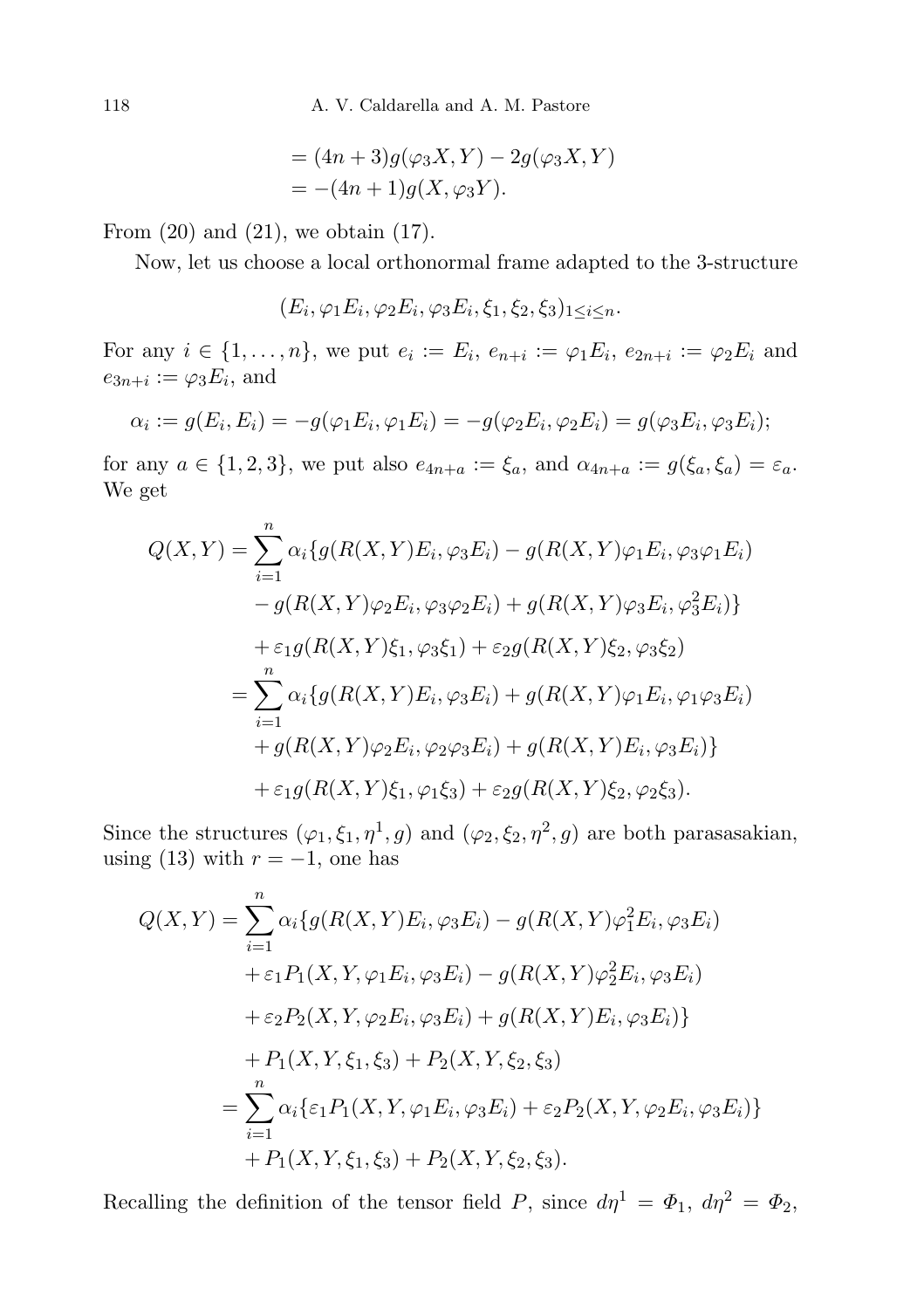$$
\varepsilon_1 = \varepsilon_2 = \sigma = -\varepsilon_3
$$
 and  $\sigma \varepsilon_1 = \sigma \varepsilon_2 = 1$ , using (1), (3) and (4), one has

(22) 
$$
Q(X,Y) = -2\sigma \Big\{ \sum_{i=1}^{n} \alpha_i ((g(X,E_i)g(\varphi_3 Y, E_i) - g(X, \varphi_2 E_i)g(\varphi_3 Y, \varphi_2 E_i) + g(\varphi_3 Y, \varphi_3 E_i)g(X, \varphi_3 E_i) - g(\varphi_3 Y, \varphi_1 E_i)g(X, \varphi_1 E_i)) + \varepsilon_1 g(X, \xi_1)g(\varphi_3 Y, \xi_1) + \varepsilon_2 g(X, \xi_2)g(\varphi_3 Y, \xi_2) \Big\}
$$
  
= 
$$
-2\sigma g(X, \varphi_3 Y).
$$

From (17) and (22), it follows that

(23) 
$$
\rho(X, \varphi_3 Y) - \rho(\varphi_3 X, Y) = -2\sigma(4n+2)g(X, \varphi_3 Y).
$$

Since the structure  $(\varphi_3, \xi_3, \eta^3, g)$  is indefinite Sasakian, one has  $\rho(X, \varphi_3 Y) =$  $-\rho(\varphi_3 X, Y)$  for any X, Y orthogonal to  $\xi_3$  (cf. [3] for the Riemannian case). From (23) it follows that  $\rho(X, \varphi_3 Y) = -\sigma(4n+2)g(X, \varphi_3 Y)$  for any X, Y orthogonal to  $\xi_3$ . Replacing Y with  $\varphi_3$ Y, since Y is orthogonal to  $\xi_3$ , one has

(24) 
$$
\rho(X,Y) = -\sigma(4n+2)g(X,Y), \quad X,Y \perp \xi_3.
$$

Using (16), we have

(25) 
$$
\rho(X,\xi_3) = -\sigma(4n+2)g(X,\xi_3), \quad X \in \Gamma(TM),
$$

hence, putting  $X = \xi_3$ ,

(26) 
$$
\rho(\xi_3, \xi_3) = -\sigma(4n+2)g(\xi_3, \xi_3).
$$

Finally, if  $X, Y \in \Gamma(TM)$ , writing  $X = X_0 + \lambda \xi_3$  and  $Y = Y_0 + \mu \xi_3$ with  $X_0, Y_0$  orthogonal to  $\xi_3$ , and  $\lambda, \mu \in \mathfrak{F}(M)$ , using  $(24)$ – $(26)$ , one gets  $\rho(X, Y) = -\sigma(4n+2)g(X, Y)$  for any  $X, Y \in \Gamma(TM)$ , concluding the proof. ■

As an obvious consequence of the above result, we have

PROPOSITION 4.2. Any mixed 3-Sasakian manifold  $(M^{4n+3}, \varphi_a, \xi_a, \eta^a, g)$ has constant scalar curvature

$$
Sc = -\sigma(4n+2)(4n+3),
$$

therefore negative or positive according as the 3-structure is positive or negative.

PROPOSITION 4.3. Let  $(M^{4n+3}, \varphi_a, \xi_a, \eta^a, g)$  be a mixed 3-Sasakian manifold. Then M has (pointwise) constant sectional curvature k if and only if  $k = \pm 1$  according as the 3-structure is positive or negative.

*Proof.* Since the 3-structure  $(\varphi_a, \xi_a, \eta^a, g)$  is mixed 3-Sasakian, (13) holds for any  $a \in \{1, 2, 3\}$ . Using the constant  $\sigma = \pm 1$  according as the 3-structure is positive or negative, and recalling that  $\tau_a \varepsilon_a = -\sigma$ , we have, for any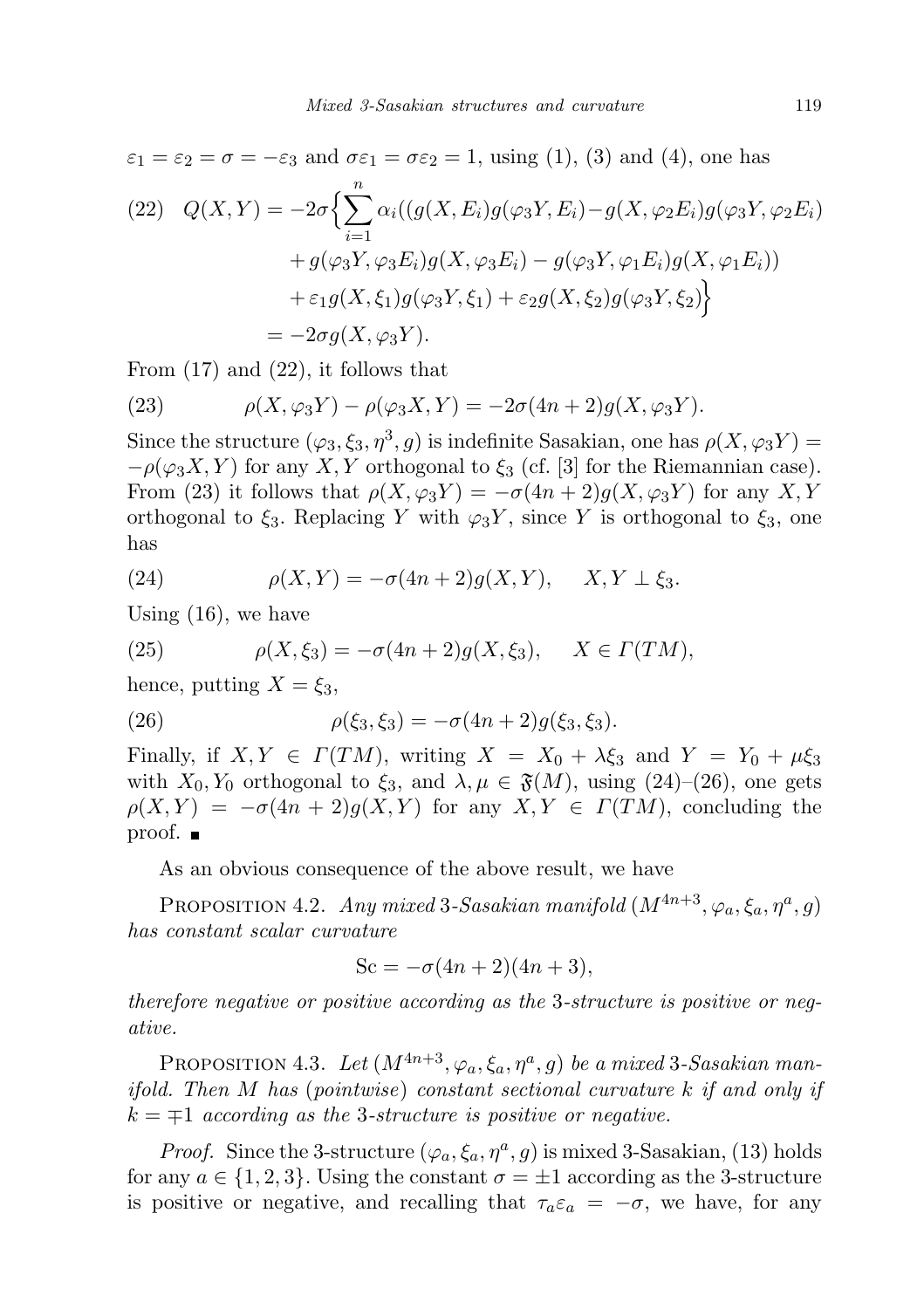$a \in \{1, 2, 3\}$  and  $X, Y, Z, W \in \Gamma(TM)$ ,  $g(R(X, Y)Z, \varphi_a W) + g(R(X, Y) \varphi_a Z, W) = \sigma P_a(X, Y, Z, W).$ 

Supposing that M has pointwise constant sectional curvature  $k \in \mathfrak{F}(M)$ , i.e.  $R(X, Y)Z = k\{g(Y, Z)X - g(X, Z)Y\}$ , we have

$$
\sigma P_a(X, Y, Z, W) = g(R(X, Y)Z, \varphi_a W) + g(R(X, Y)\varphi_a Z, W)
$$
  
\n
$$
= k\{g(Y, Z)g(X, \varphi_a W) - g(X, Z)g(Y, \varphi_a W)
$$
  
\n
$$
+ g(Y, \varphi_a Z)g(X, W) - g(X, \varphi_a Z)g(Y, W)
$$
  
\n
$$
= k\{d\eta^a(X, W)g(Y, Z) - d\eta^a(Y, W)g(X, Z)
$$
  
\n
$$
+ d\eta^a(Y, Z)g(X, W) - d\eta^a(X, Z)g(Y, W)
$$
  
\n
$$
= -kP_a(X, Y, Z, W),
$$

hence, for any  $a \in \{1,2,3\}$  and any  $X, Y, Z, W \in \Gamma(TM)$ , it follows that  $(k+\sigma)P_a(X, Y, Z, W) = 0$ , and so  $k = -\sigma = \pm 1$  according as the 3-structure is positive or negative. Namely, choosing a vector field Y orthogonal to  $\xi_1, \xi_2, \xi_3$  such that  $g(Y, Y) \neq 0$ , by the definition of  $P_a$  given in Lemma 3.1, we get  $P_a(\xi_a, Y, \xi_a, \varphi_a Y) = -\varepsilon_a g(Y, Y) \neq 0$ .

5. Mixed metric 3-contact and mixed 3-Sasakian structures. In this section we shall be concerned with some properties of particular classes of mixed metric 3-structures, namely the class of mixed metric 3-contact structures, which reflect analogous properties of classical metric 3-structures (see [3] for more details).

DEFINITION 5.1. Let M be a manifold with a mixed metric 3-structure  $(\varphi_a, \xi_a, \eta^a, g)$ . The structure is said to be a *mixed metric* 3-contact structure if  $d\eta^a = \Phi_a$  for each  $a \in \{1,2,3\}$ , where  $\Phi_a$  is the fundamental 2-form defined by  $\Phi_a(X,Y) := g(X, \varphi_a Y)$ . Then  $(M, \varphi_a, \xi_a, \eta^a, g)$  will be called a mixed metric 3-contact manifold.

Our intent here is to prove that any mixed metric 3-contact manifold is in fact a mixed 3-Sasakian manifold.

Let M be a manifold with a mixed metric 3-structure  $(\varphi_a, \xi_a, \eta^a, g)$ . Setting  $\tilde{M} = M \times \mathbb{R}$ , and denoting by t the coordinate on  $\mathbb{R}$ , define three  $(1, 1)$ -type tensor fields  $J_a$ ,  $a = 1, 2, 3$ , by putting, for any  $\tilde{X} = (X, f\frac{d}{dt}) \in$  $\Gamma(T\tilde{M})$ , with  $X \in \Gamma(TM)$  and  $f \in \mathfrak{F}(\tilde{M})$ ,

$$
J_a(\tilde{X}) = J_a\left(X, f\frac{d}{dt}\right) := \left(\varphi_a X - \tau_a f \xi_a, \eta^a(X) \frac{d}{dt}\right),
$$

where  $\tau_1 = \tau_2 = -1 = -\tau_3$ . Furthermore, define the  $(0, 2)$ -type tensor field G, by putting, for any  $\tilde{X} = (X, f\frac{d}{dt})$  and  $\tilde{Y} = (Y, h\frac{d}{dt})$  in  $\Gamma(T\tilde{M})$ , with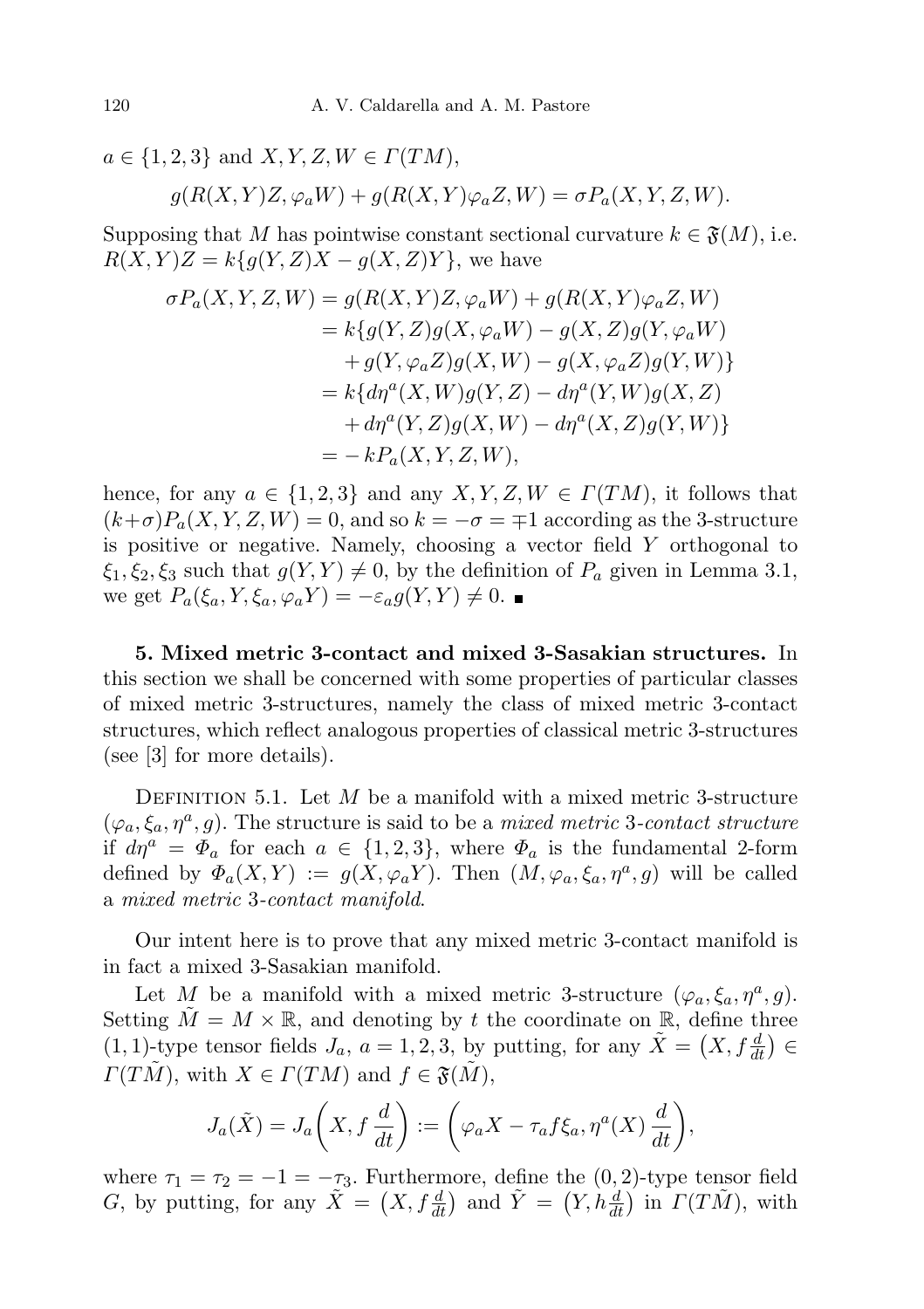$X, Y \in \Gamma(TM)$  and  $f, h \in \mathfrak{F}(\tilde{M}),$ 

$$
G(\tilde{X}, \tilde{Y}) := g(X, Y) - \sigma fh,
$$

where  $\sigma = \pm 1$  according as the 3-structure is positive or negative.

PROPOSITION 5.2.  $(\tilde{M}, J_a, G)_{a=1,2,3}$  is an almost hyper parahermitian manifold.

*Proof.* Let  $a \in \{1, 2, 3\}$  and  $\tilde{X} \in \Gamma(T\tilde{M})$  with  $\tilde{X} = (X, f\frac{d}{dt})$ . Since by definition  $\varphi_a^2 = -\tau_a (I - \eta^a \otimes \xi_a)$ , we have

$$
(J_a)^2(\tilde{X}) = \left( (\varphi_a)^2 X - \tau_a \eta^a(X) \xi_a, -\tau_a f \frac{d}{dt} \right) = -\tau_a \tilde{X},
$$

hence  $(J_a)^2 = -\tau_a I$ . Let now  $(a, b, c)$  be a cyclic permutation of  $(1, 2, 3)$ . Using (1)–(3), one has, for any  $\tilde{X} \in \Gamma(T\tilde{M})$  with  $\tilde{X} = (X, f\frac{d}{dt})$ ,

$$
J_a J_b(\tilde{X}) = \left(\varphi_a \varphi_b X - \tau_b f \varphi_a \xi_b - \tau_a \eta^b(X) \xi_a, (\eta^a(\varphi_b X) - \tau_b f \eta^a \xi_b) \frac{d}{dt}\right)
$$
  
= 
$$
\left(\tau_c \varphi_c X - f \xi_c, \tau_c \eta^c(X) \frac{d}{dt}\right) = \tau_c J_c(\tilde{X}),
$$

hence  $J_a J_b = \tau_c J_c$ . Analogously,  $J_b J_a = -\tau_c J_c$ , and this proves that  $(J_a)_{a=1,2,3}$  is an almost hyper paracomplex structure on M. Let now  $a \in$  ${1, 2, 3}, \tilde{X} = (X, f \frac{d}{dt})$  and  $\tilde{Y} = (Y, h \frac{d}{dt})$ . Since, by (4),  $g(\varphi_a X, Y) =$  $-g(X, \varphi_a Y)$ , using the identity  $\tau_a \varepsilon_a = -\sigma$ , by standard calculations we have  $G(\tilde{X}, J_a \tilde{Y}) = -G(J_a(\tilde{X}), \tilde{Y})$ , and by Definition 2.2 it follows that  $(\tilde{M}, J_a, G), a \in \{1, 2, 3\},$  is an almost hyper parahermitian manifold.

REMARK 5.3. It is clear that the tensor fields  $J_a$  constructed on  $\tilde{M}$  are almost product structures for  $a = 1, 2$ , and an almost complex structure for  $a = 3$ . The three structures  $(\varphi_a, \xi_a, \eta^a, g)$  are normal if and only if the manifold  $(\tilde{M}, J_a, G), a \in \{1, 2, 3\},$  is hyper parahermitian.

Thus, we may state:

PROPOSITION 5.4. Let M be a manifold endowed with a mixed 3-structure  $(\varphi_a, \xi_a, \eta^a)$ . Then the structures are normal if and only if at least two of them are normal.

We shall see in a moment that the manifold  $(\tilde{M}, J_a, G), a \in \{1, 2, 3\},\$ is indeed hyper parahermitian if the 3-structure is a mixed metric 3-contact structure. To this end, let us prove the following preliminary results.

Lemma 5.5. Let M be a manifold endowed with a mixed metric 3-contact structure. Denoting, for any  $a \in \{1, 2, 3\}$ , by  $\Omega_a$  the fundamental 2-form associated with the structure  $(J_a, G)$  defined by  $\Omega_a(\tilde{X}, \tilde{Y}) := G(\tilde{X}, J_a \tilde{Y})$ , we have

$$
d\Omega_a = 2\sigma dt \wedge \Omega_a
$$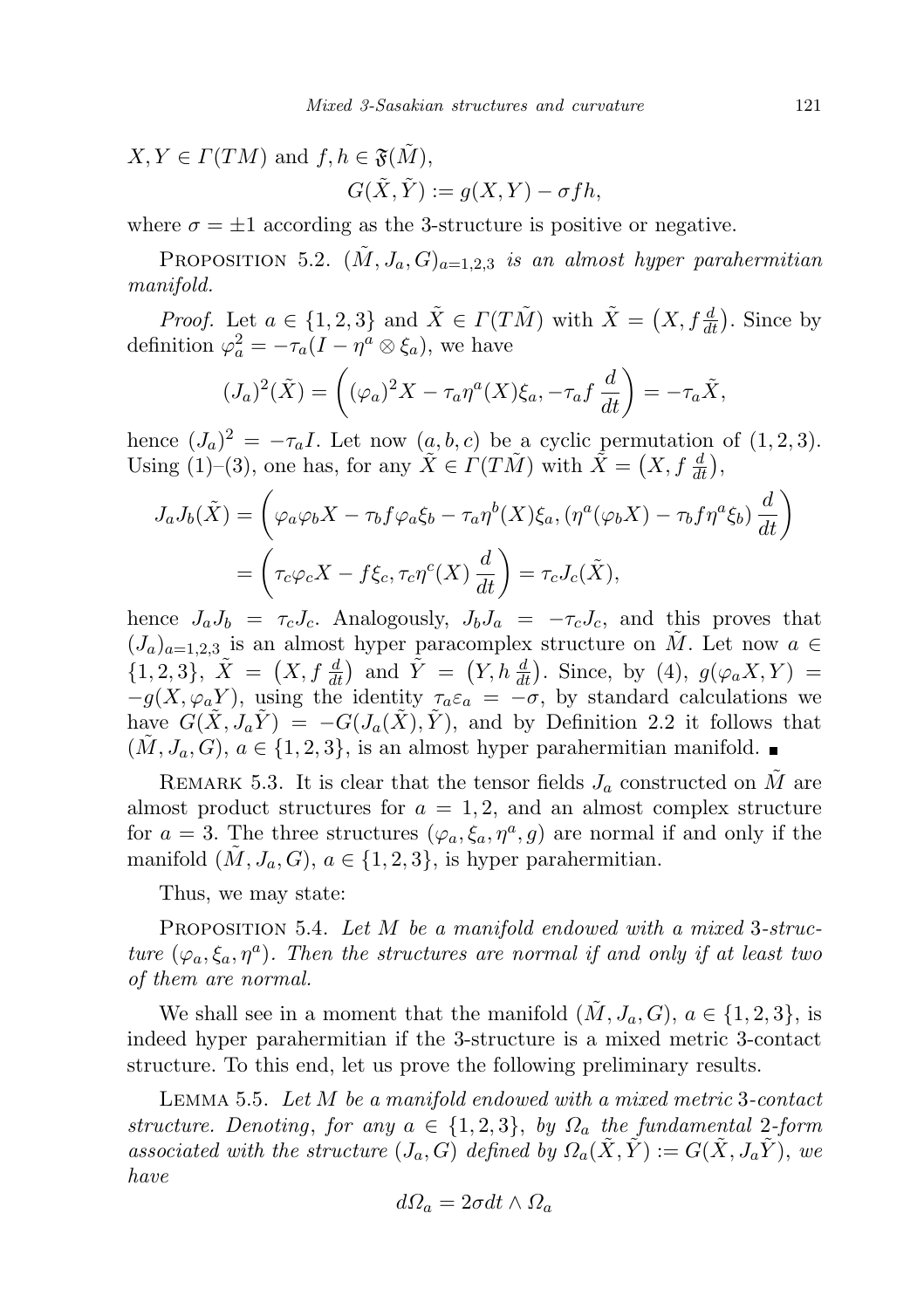for any  $a \in \{1, 2, 3\}$ , where  $\sigma = \pm 1$  according as the 3-structure is positive or negative.

*Proof.* Fixing  $a \in \{1, 2, 3\}$ , let us compute  $d\Omega_a$  using the formula  $(27) \qquad 3d\Omega_{a}(\tilde{X},\tilde{Y},\tilde{Z})=\mathop{\mathfrak{S}}\limits_{(\tilde{X},\tilde{Y},\tilde{Z})}\{\tilde{X}(\Omega_{a}(\tilde{Y},\tilde{Z}))-\Omega_{a}([\tilde{X},\tilde{Y}],\tilde{Z})\},$ 

for any  $\tilde{X}, \tilde{Y}, \tilde{Z} \in \Gamma(T\tilde{M})$ . Putting  $\tilde{X} = (X, f\frac{d}{dt})$ ,  $\tilde{Y} = (Y, h\frac{d}{dt})$  and  $\tilde{Z} =$  $(Z, k \frac{d}{dt})$  and using  $\tau_a \varepsilon_a = -\sigma$ , we have

(28) 
$$
\Omega_a(\tilde{Y}, \tilde{Z}) = \Phi_a(Y, Z) + \sigma(k\eta^a(Y) - h\eta^a(Z)).
$$

Furthermore,  $[\tilde{X}, \tilde{Y}] = ([X, Y], (X(h) - Y(f) + f \frac{dh}{dt} - h \frac{df}{dt}) \frac{d}{dt})$  and  $\Omega_a([\tilde{X}, \tilde{Y}], \tilde{Z}) = \Phi_a([X, Y], Z)$  $+\sigma\bigg\{k\eta^a[X,Y] - \bigg(X(h) - Y(f) + f\frac{dh}{dt} - h\frac{df}{dt}\bigg)\eta^a(Z)\bigg\}.$ 

Finally, from (28),

$$
\tilde{X}(\Omega_a(\tilde{Y}, \tilde{Z})) = X(\Phi_a(Y, Z) + \sigma(k\eta^a(Y) - h\eta^a(Z)))
$$
\n
$$
+ f \frac{d}{dt}(\Phi_a(Y, Z) + \sigma(k\eta^a(Y) - h\eta^a(Z)))
$$
\n
$$
= X(\Phi_a(Y, Z)) + \sigma(X(k)\eta^a(Y) + kX(\eta^a(Y))
$$
\n
$$
-X(h)\eta^a(Z) - hX(\eta^a(Z))) + \sigma\left(f\frac{dk}{dt}\eta^a(Y) - f\frac{dh}{dt}\eta^a(Z)\right).
$$

From (27), using the above identities and  $d\Phi_a = 0$ , one gets

 $3d\Omega_a(\tilde{X}, \tilde{Y}, \tilde{Z}) = 2\sigma(\Phi_a(X, Y)k + \Phi_a(Y, Z)f + \Phi_a(Z, X)h).$ 

Finally, using (28), it follows that

$$
3d\Omega_a(\tilde{X}, \tilde{Y}, \tilde{Z}) = 2\sigma\big(f\Omega_a(\tilde{Y}, \tilde{Z}) - \sigma(fk\eta^a(Y) - fh\eta^a(Z))
$$
  
+  $h\Omega_a(\tilde{Z}, \tilde{X}) - \sigma(hf\eta^a(Z) - hk\eta^a(X))$   
+  $k\Omega_a(\tilde{X}, \tilde{Y}) - \sigma(kh\eta^a(X) - kf\eta^a(Y))$ )  
=  $2\sigma(f\Omega_a(\tilde{Y}, \tilde{Z}) + h\Omega_a(\tilde{Z}, \tilde{X}) + k\Omega_a(\tilde{X}, \tilde{Y}))$   
=  $6\sigma(dt \wedge \Omega_a)(\tilde{X}, \tilde{Y}, \tilde{Z}),$ 

hence  $d\Omega_a = 2\sigma dt \wedge \Omega_a$ .

LEMMA 5.6. Let  $(M, J_a, g)$ ,  $a \in \{1, 2, 3\}$ , be an almost hyper parahermitian manifold such that, denoting by  $\Omega_a$  the fundamental 2-form associated with  $J_a$ , there exists a 1-form  $\omega$  satisfying  $d\Omega_a = k\omega \wedge \Omega_a$  for any  $a \in \{1,2,3\}$  with  $k \in \mathfrak{F}(M)$ . Then each structure  $J_a$  is integrable and the manifold is hyper parahermitian.

*Proof.* Let us prove that  $N_1 = 0$ . It is well known that  $N_1(X, Y) = (\nabla_{J_1 X} J_1)(Y) - (\nabla_{J_1 Y} J_1)(X) - J_1(\nabla_X J_1)(Y) + J_1(\nabla_Y J_1)(X),$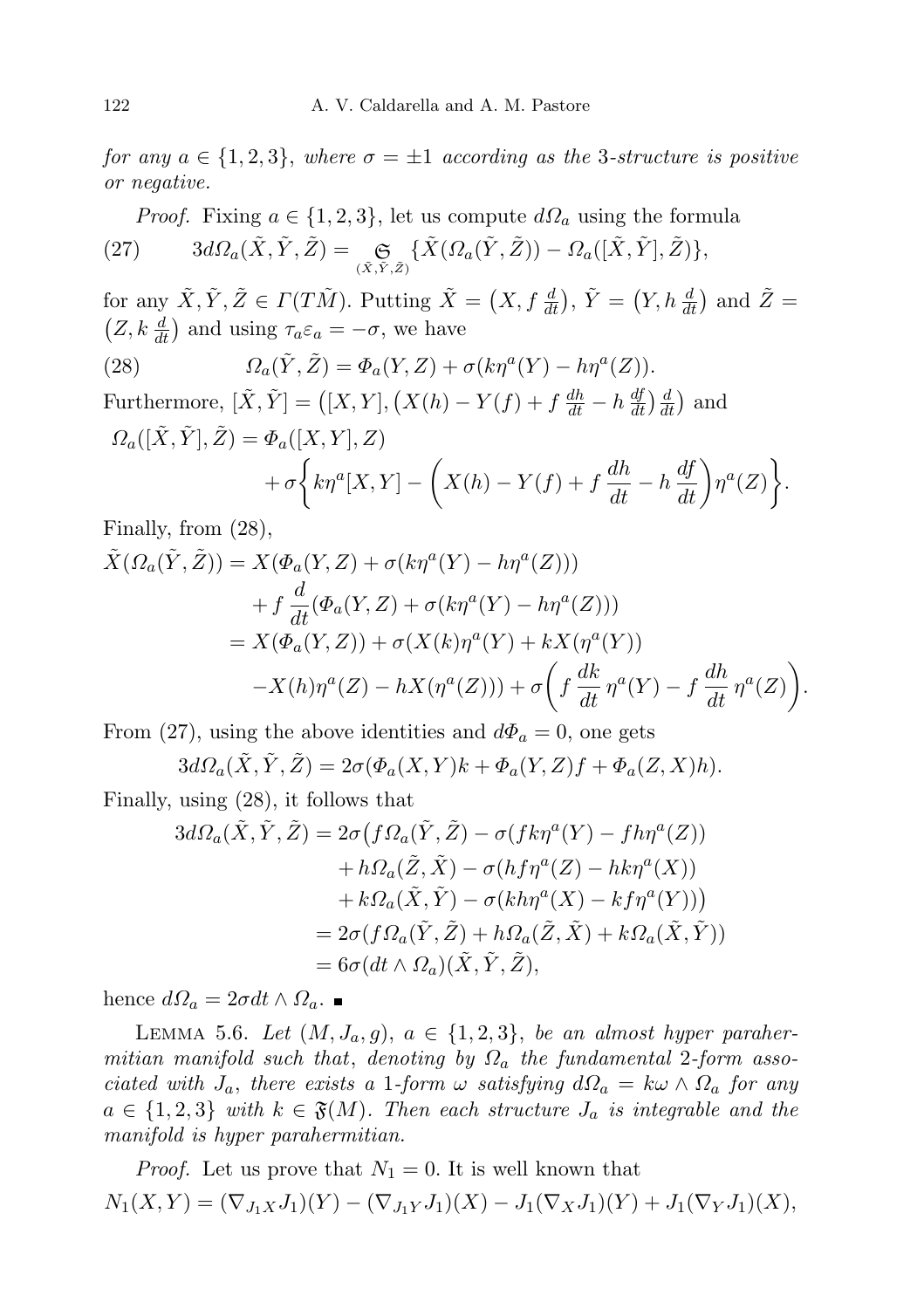hence, using (i) and (ii) of Definition 2.2, we get

(29) 
$$
J_2N_1(X,Y) = -J_2(\nabla_{J_1Y}J_1)(X) - J_3(\nabla_YJ_1)(X) + J_2(\nabla_{J_1X}J_1)(Y) + J_3(\nabla_XJ_1)(Y).
$$

Then, for any  $Z \in \Gamma(TM)$ , using (iii) of Definition 2.2, by standard calculations, one has

$$
g(-J_2(\nabla_{J_1Y}J_1)(X),Z) = -g(J_2\nabla_{J_1Y}(J_1X),Z) - g(J_3\nabla_{J_1Y}X,Z)
$$
  
=  $-g(X,(\nabla_{J_1Y}J_3)(Z)) - g(J_1X,(\nabla_{J_1Y}J_2)(Z))$   
=  $(\nabla_{J_1Y}\Omega_3)(Z,X) + (\nabla_{J_1Y}\Omega_2)(Z,J_1X).$ 

Switching  $X$  and  $Y$  one has

$$
g(J_2(\nabla_{J_1X}J_1)(Y),Z) = (\nabla_{J_1X}\Omega_3)(Y,Z) + (\nabla_{J_1X}\Omega_2)(J_1Y,Z).
$$

Analogously, one obtains

$$
g(-J_3(\nabla_Y J_1)(X), Z) = (\nabla_Y \Omega_2)(Z, X) + (\nabla_Y \Omega_3)(Z, J_1 X)
$$

and switching  $X$  and  $Y$  one gets

$$
g(J_3(\nabla_X J_1)(Y), Z) = (\nabla_X \Omega_2)(Y, Z) + (\nabla_X \Omega_3)(J_1 Y, Z).
$$
  
Since  $3d\Omega(X, Y, Z) = \mathop{\mathfrak{S}}_{(X, Y, Z)} (\nabla_X \Omega)(Y, Z)$ , from (29) we have  

$$
g(J_2 N_1(X, Y), Z) = 3d\Omega_2(X, Y, Z) + 3d\Omega_3(X, J_1 Y, Z) + 3d\Omega_3(J_1 X, Y, Z) + 3d\Omega_2(J_1 X, J_1 Y, Z).
$$

As  $d\Omega_a = k\omega \wedge \Omega_a$ , we get

$$
g(J_2N_1(X,Y),Z) = k\{\omega(X)\Omega_2(Y,Z) + \omega(Y)\Omega_2(Z,X) + \omega(Z)\Omega_2(X,Y) + \omega(X)\Omega_3(J_1Y,Z) + \omega(J_1Y)\Omega_3(Z,X) + \omega(Z)\Omega_3(X,J_1Y) + \omega(J_1X)\Omega_3(Y,Z) + \omega(Y)\Omega_3(Z,J_1X) + \omega(Z)\Omega_3(J_1X,Y) + \omega(J_1X)\Omega_2(J_1Y,Z) + \omega(J_1Y)\Omega_2(Z,J_1X) + \omega(Z)\Omega_2(J_1X,J_1Y) \}.
$$

It is easy to check that  $\Omega_3(J_1Y, Z) = -\Omega_2(Y, Z), \Omega_3(Y, J_1Z) = -\Omega_2(Y, Z),$  $\Omega_2(Z, J_1X) = -\Omega_3(Z, X), \ \Omega_2(J_1Z, X) = -\Omega_3(Z, X)$  and  $\Omega_2(J_1X, J_1Y) =$  $\Omega_2(X, Y)$ . Therefore,  $g(J_2N_1(X, Y), Z) = 0$ , hence  $N_1 = 0$ . In an analogous way, one proves that  $N_2 = 0$  and  $N_3 = 0$ .

As an obvious consequence of Lemmas 5.5 and 5.6, one obtains the following result.

THEOREM 5.7. Any mixed metric 3-contact structure on a manifold is mixed 3-Sasakian.

Thus, Theorems 4.1–4.3 may be formulated for mixed metric 3-contact manifolds.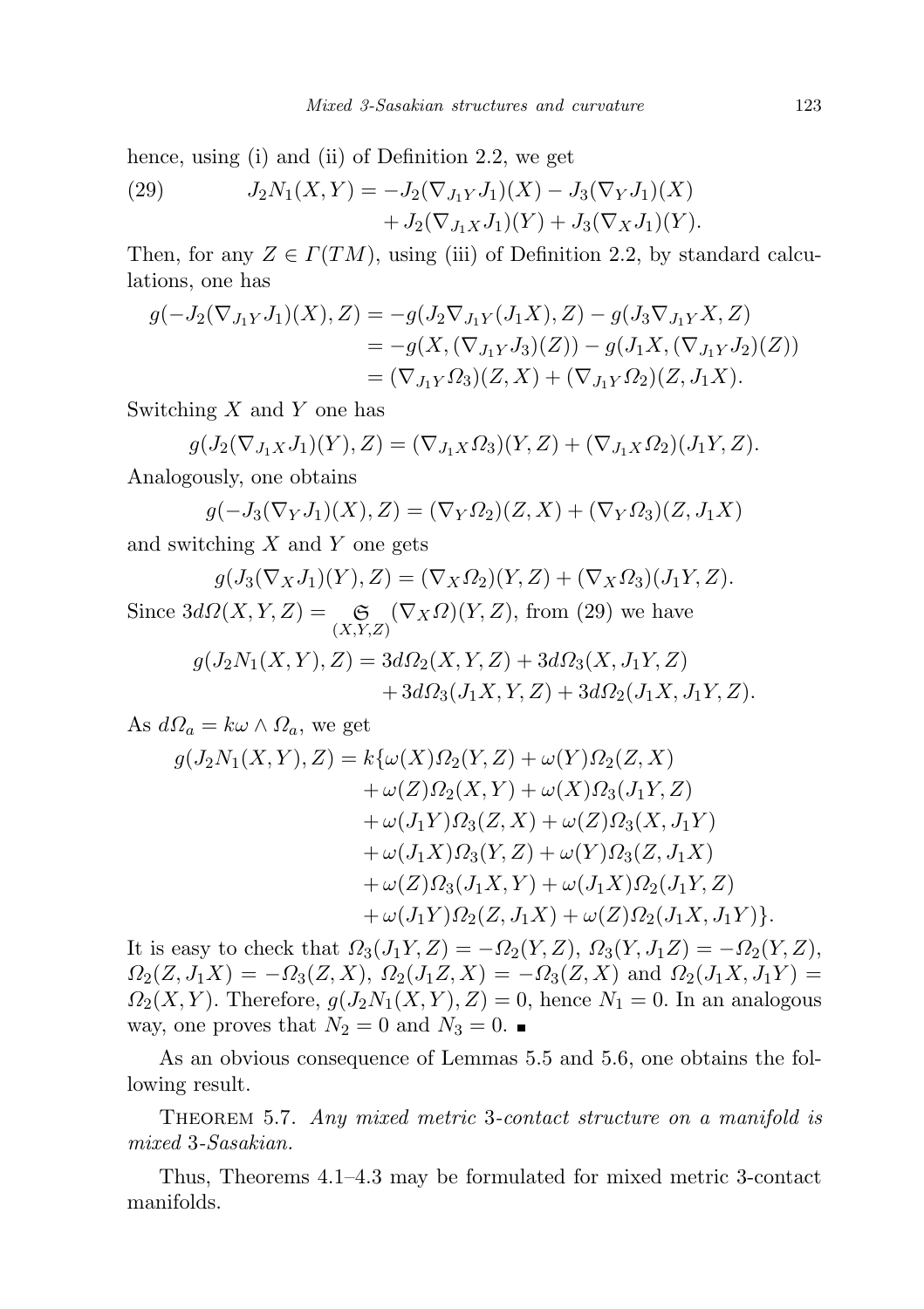Acknowledgements. The authors are grateful to Prof. Dr. S. Ianus for many stimulating conversations about the topic of this paper during his stay at the University of Bari and during the first author's visit at the University of Bucharest.

## References

- [1] D. Alekseevsky and Y. Kamishima, Quaternionic and para-quaternionic CR structure on  $(4n + 3)$ -dimensional manifolds, Cent. Eur. J. Math. 2 (2004), 732–753.
- [2] D. V. Alekseevsky, C. Medori and A. Tomassini, *Homogeneous para-Kähler Einstein* manifolds, arXiv: 0806.2272v1, 2008.
- [3] D. E. Blair, Riemannian Geometry of Contact and Symplectic Manifolds, Progr. Math. 203, Birkhäuser Boston, Boston, MA, 2002.
- [4] C. Boyer and K. Galicki, 3-Sasakian manifolds, in: Surveys in Differential Geometry: Essays on Einstein Manifolds, VI, Int. Press, Boston, MA, 1999, 123–184.
- [5] L. Brunetti, Lightlike hypersurfaces of semi-Riemannian manifolds with remarkable structures, PhD thesis, Dept. Math., Univ. of Bari, 2007.
- [6] A. V. Caldarella, Paraquaternionic structures on smooth manifolds and related structures, PhD thesis, Dept. of Math., Univ. of Bari, 2007.
- [7] V. Cruceanu, P. Fortuny and P. M. Gadea, A survey on paracomplex geometry, Rocky Mountain J. Math. 26 (1996), 83–115.
- [8] A. S. Dancer, H. R. Jorgensen and A. F. Swann, Metric geometries over the split quaternions, Rend. Sem. Mat. Torino 63 (2005), 119–139.
- [9] S. Erdem, On almost (para)contact (hyperbolic) metric manifolds and harmonicity of  $(\varphi, \varphi')$ -holomorphic maps between them, Houston J. Math. 28 (2002), 21–45.
- [10] E. García-Rio, Y. Matsushita and R. Vázquez-Lorenzo, *Paraquaternionic Kähler* manifolds, Rocky Mountain J. Math. 31 (2001), 237–260.
- [11] S. Ianus, R. Mazzocco and G. E. Vîlcu, Real lightlike hypersurfaces of paraquaternionic Kähler manifolds, Mediterr. J. Math. 3 (2006), 581–592.
- [12] S. Ianus and G. E. Vilcu, Some constructions of almost para-hyperhermitian structures on manifolds and tangent bundles, arXiv: 0707.3360v1, 2007.
- [13] S. Ivanov and S. Zamkovoy, Parahermitian and paraquaternionic manifolds, Differential Geom. Appl. 23 (2005), 205–234.
- [14] S. Kaneyuki and F. L. Williams, Almost paracontact and parahodge structures on manifolds, Nagoya Math. J. 99 (1985), 173–187.
- [15] T. Kashiwada, A note on a Riemannian space with Sasakian 3-structure, Natur. Sci. Rep. Ochanomizu Univ. 22 (1971), 1–2.
- [16] —, A note on Hitchin's lemma, Tensor (N.S.) 60 (1998), 323-326.
- $[17] \quad -$ , On a contact 3-structure, Math. Z. 238 (2001), 829–832.
- [18] S. Kobayashi and K. Nomizu, Foundations of Differential Geometry, Vol. I, II, Interscience Publ., New York, 1963, 1969.
- [19] Y. Kuo, *On almost contact 3-structure*, Tôhoku Math. J. (2) 22 (1970), 325–332.
- [20] I. Satō, On a structure similar to the almost contact structure, Tensor (N.S.) 30 (1976), 219–224.
- [21] I. Satō, On a structure similar to almost contact structures, II, ibid. 31 (1977), 199–205.
- [22] C. Udrişte, Structures presque coquaternioniennes, Bull. Math. Soc. Sci. Math. R. S. Roumanie (N.S.) 13 (61) (1969), 487–507 (1970).